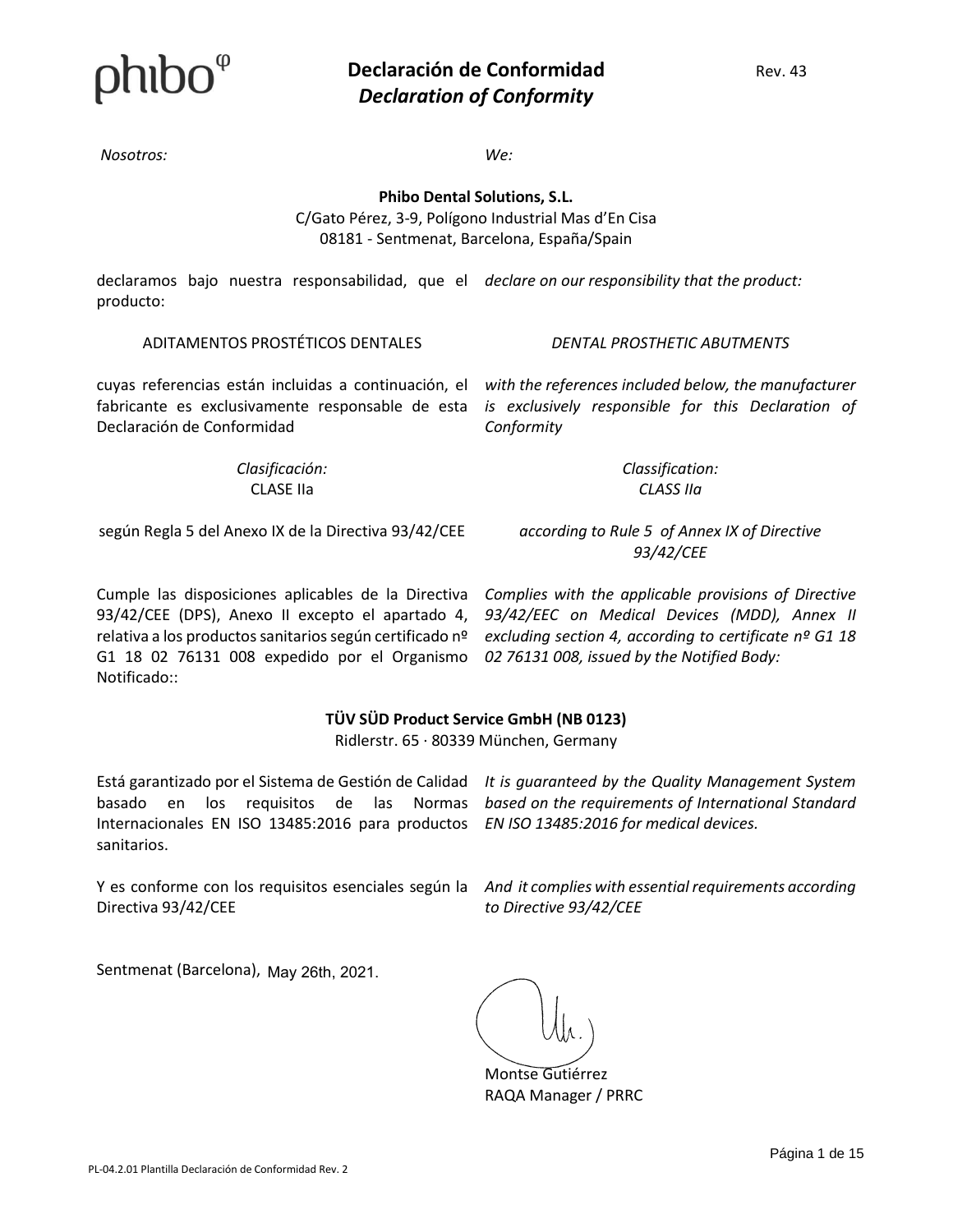### $\mathbf{0}$  **Declaración de Conformidad** Rev. 43 *Declaration of Conformity*

La presente Declaración de Conformidad tiene validez This Declaration of Conformity is valid for all batches para todos los lotes de los productos descritos a continuación liberados a partir del 3 de marzo de 2010

y es válida hasta el 26 de Junio de 2023. *and it is valid until June 26th, 2023.*

*of the products described below released from March 3 rd, 2010*

| <b>REFERENCIA /</b><br><b>REFERENCE</b> | <b>DESCRIPCIÓN</b>                                            | <b>DESCRIPTION</b>                                                 |
|-----------------------------------------|---------------------------------------------------------------|--------------------------------------------------------------------|
| 019.3000                                | Tornillo Clínica ProUnic Plus TSA® S3                         | TSA® S3 ProUnic Plus Prosthetic Screw                              |
| 019.4000                                | Tornillo Clínica ProUnic Plus TSA® S4                         | TSA® S4 ProUnic Plus Prosthetic Screw                              |
| 019.5000                                | Tornillo Clínica ProUnic Plus TSA® S5                         | TSA® S5 ProUnic Plus Prosthetic Screw                              |
| 022.0005                                | Junta para Pilar de Bola (5 unid.)                            | Ball Abutment joint (5 units)                                      |
| 022.0010                                | Casquillo Metálico Pilar de Bola                              | <b>Ball Abutment Metallic Cap</b>                                  |
| 045.3000                                | Tornillo Clínica ProUnic Estético TSA® S3                     | Clinical Screw ProUnic Estético TSA® S3                            |
| 045.4000                                | Tornillo Clínica ProUnic Estético TSA® S4                     | Clinical Screw ProUnic Estético TSA® S4                            |
| 046.3000                                | Tornillo Clínica ProUnic Estético Rotatorio<br>TSA® S3        | Clinical Screw ProUnic Estético Rotatorio<br>TSA <sup>®</sup> S3   |
| 046.4000                                | Tornillo Clínica ProUnic Estético Rotatorio<br>TSA® S4        | Clinical Screw ProUnic Estético Rotatorio<br>TSA <sup>®</sup> S4   |
| 055.3000                                | Tornillo Clínica ProUnic Advance TSA® S3                      | TSA® S3 ProUnic Advance Prosthetic Screw                           |
| 055.3010                                | Tornillo Clínica ProUnic Advance TSA® S3<br>1.0 <sub>mm</sub> | TSA® S3 1.0mm ProUnic Advance Prosthetic<br>Screw                  |
| 055.3020                                | Tornillo Clínica ProUnic Advance TSA® S3<br>2.0 <sub>mm</sub> | TSA® S3 2.0mm ProUnic Advance Prosthetic<br>Screw                  |
| 055.3030                                | Tornillo Clínica ProUnic Advance TSA® S3<br>3.0 <sub>mm</sub> | TSA® S3 3.0mm ProUnic Advance Prosthetic<br>Screw                  |
| 055.4000                                | Tornillo Clínica ProUnic Advance TSA® S4                      | TSA® S4 ProUnic Advance Prosthetic Screw                           |
| 055.4010                                | Tornillo Clínica ProUnic Advance TSA® S4<br>1.0 <sub>mm</sub> | TSA® S4 1.0mm ProUnic Advance Prosthetic<br>Screw                  |
| 055.4020                                | Tornillo Clínica ProUnic Advance TSA® S4<br>2.0 <sub>mm</sub> | TSA® S4 2.0mm ProUnic Advance Prosthetic<br>Screw                  |
| 055.4030                                | Tornillo Clínica ProUnic Advance TSA® S4<br>3.0 <sub>mm</sub> | TSA® S4 3.0mm ProUnic Advance Prosthetic<br>Screw                  |
| 055.5000                                | Tornillo Clínica ProUnic Advance TSA® S5                      | TSA® S5 ProUnic Advance Prosthetic Screw                           |
| 055.5010                                | Tornillo Clínica ProUnic Advance TSA® S5<br>1.0 <sub>mm</sub> | TSA® S5 1.0mm ProUnic Advance Prosthetic<br>Screw                  |
| 062.3000                                | Transfer ProUnic Plus TSA® S3                                 | TSA® S3 ProUnic Plus Impression Coping                             |
| 062.4000                                | Transfer ProUnic Plus TSA® S4                                 | TSA® S4 ProUnic Plus Impression Coping                             |
| 062.5000                                | Transfer ProUnic Plus TSA® S5                                 | TSA® S5 ProUnic Plus Impression Coping                             |
| ACT30                                   | Tornillo para Nobel Active 3.0                                | Screw for Nobel Active 3.0                                         |
| <b>ACTNP</b>                            | Tornillo para Active <sup>®</sup> NP                          | Screw for Active® NP                                               |
| <b>ACTNPNEW</b>                         | Tornillo para NobelActive® NP - conexión<br>Nobel Biocare®    | Screw for NobelActive® NP - conexión Nobel<br>Biocare <sup>®</sup> |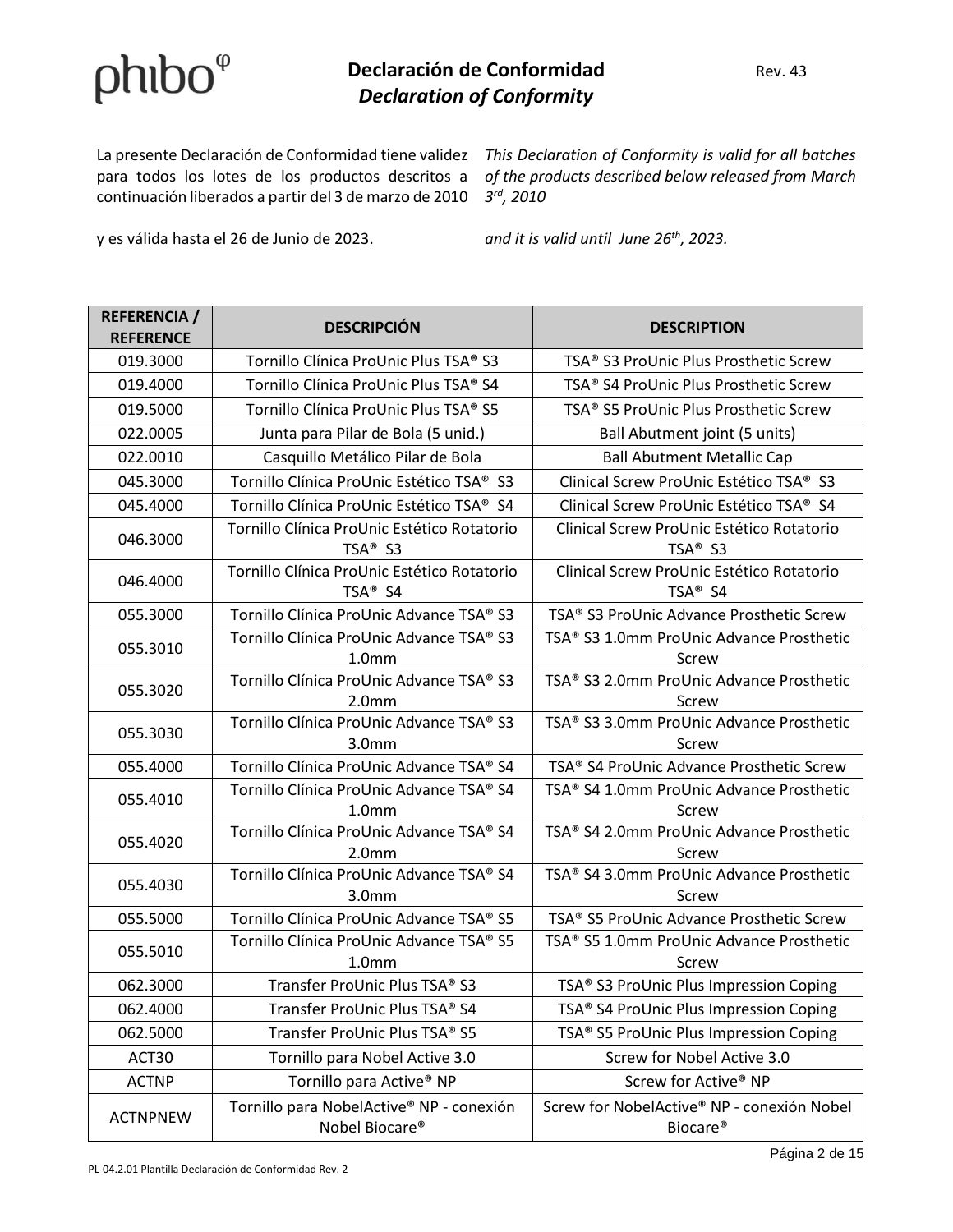| <b>REFERENCIA /</b><br><b>REFERENCE</b> | <b>DESCRIPCIÓN</b>                                                        | <b>DESCRIPTION</b>                                                    |
|-----------------------------------------|---------------------------------------------------------------------------|-----------------------------------------------------------------------|
| <b>ACTRP</b>                            | Tornillo para Active <sup>®</sup> RP                                      | Screw for Active® RP                                                  |
| <b>ACTRPNEW</b>                         | Tornillo para NobelActive® RP - conexión<br>Nobel Biocare <sup>®</sup>    | Screw for NobelActive® RP - conexión Nobel<br>Biocare <sup>®</sup>    |
| <b>ALPBIO</b>                           | Tornillo para Alpha-Bio <sup>®</sup>                                      | Screw for Alpha-Bio <sup>®</sup>                                      |
| AT30                                    | Tornillo para Astratech <sup>®</sup> 3,0mm                                | Screw for Astratech <sup>®</sup> 3,0mm                                |
| AT30D                                   | Tornillo para Astratech <sup>®</sup> 3,0mm                                | Screw for Astratech® 3,0mm                                            |
| AT30DNEW                                | Tornillo para Osseospeed® Yellow -<br>conexión Astra Tech Implant System® | Screw for Osseospeed® Yellow - conexión<br>Astra Tech Implant System® |
| AT30NEW                                 | Tornillo para Osseospeed® Yellow -<br>conexión Astra Tech Implant System® | Screw for Osseospeed® Yellow - conexión<br>Astra Tech Implant System® |
| AT35                                    | Tornillo para Astratech <sup>®</sup> 3.5/4.0mm                            | Screw for Astratech <sup>®</sup> 3.5/4.0mm                            |
| AT35A                                   | Tornillo para Astratech <sup>®</sup> 3.5mm                                | Screw for Astratech <sup>®</sup> 3.5mm                                |
| AT35NEW                                 | Tornillo para Osseospeed® Aqua - conexión<br>Astra Tech Implant System®   | Screw for Osseospeed® Aqua - conexión Astra<br>Tech Implant System®   |
| AT40A                                   | Tornillo para Astratech® 4.5mm                                            | Screw for Astratech® 4.5mm                                            |
| AT40BL                                  | Tornillo Astratech <sup>®</sup> 4.0 mm                                    | Screw for Astratech <sup>®</sup> 4.0 mm                               |
| AT40BLNEW                               | Tornillo para Astra Tech Implant System®                                  | Screw for Astra Tech Implant System®                                  |
| AT45                                    | Tornillo para Astratech® 4,5/5,0mm                                        | Screw for Astratech <sup>®</sup> 4,5/5,0mm                            |
| AT45NEW                                 | Tornillo para Osseospeed® Lilac - conexión<br>Astra Tech Implant System®  | Screw for Osseospeed® Lilac - conexión Astra<br>Tech Implant System®  |
| <b>ATU</b>                              | Tornillo para Astra Tech <sup>®</sup> Uni                                 | Screw for Astra Tech <sup>®</sup> Uni                                 |
| <b>ATUNEW</b>                           | Tornillo para Astra Tech Implant System®                                  | Screw for Astra Tech Implant System®                                  |
| AVHE35                                  | Tornillo para Avinent <sup>®</sup> HE 3.5mm                               | Screw for Avinent <sup>®</sup> HE 3.5mm                               |
| AVHE41                                  | Tornillo para Avinent <sup>®</sup> HE 4.1                                 | Screw for Avinent® HE 4.1                                             |
| AVHI41                                  | Tornillo para Avinent <sup>®</sup> HI 4.1                                 | Screw for Avinent <sup>®</sup> HI 4.1                                 |
| <b>BIO36</b>                            | Tornillo para Biotech <sup>®</sup> 3.6mm                                  | Screw for Biotech <sup>®</sup> 3.6mm                                  |
| <b>BIO39</b>                            | Tornillo para Biotech <sup>®</sup> 3.9mm                                  | Screw for Biotech® 3.9mm                                              |
| <b>BIOC452</b>                          | Tornillo para BioComp®                                                    | Screw for BioComp®                                                    |
| BIOH30                                  | Tornillo Biohorizons® Laser-Lok 3.0 mm                                    | Screw for Biohorizons® Laser-Lok 3.0 mm                               |
| <b>BIOPS</b>                            | Tornillo para Biotech <sup>®</sup> Pilar Base                             | Screw for Biotech <sup>®</sup> Pilar Base                             |
| <b>BL330</b>                            | Tornillo para BTLock <sup>®</sup>                                         | Screw for BTLock®                                                     |
| <b>BL45</b>                             | Tornillo para Bone Level <sup>®</sup> MB                                  | Screw for Bone Level <sup>®</sup> MB                                  |
| <b>BMKNP</b>                            | Tornillo para Branemark® NP                                               | Screw for Branemark® NP                                               |
| <b>BMKNPNEW</b>                         | Tornillo para Branemark System® NP -<br>conexión Nobel Biocare®           | Screw for Branemark System® NP -<br>connection Nobel Biocare®         |
| <b>BMKRP</b>                            | Tornillo para Branemark® RP                                               | Screw for Branemark® RP                                               |
| <b>BMKRPNEW</b>                         | Tornillo para Branemark System® RP -<br>conexión Nobel Biocare®           | Screw for Branemark System® RP -<br>connection Nobel Biocare®         |
| <b>BMKWP</b>                            | Tornillo para Branemark <sup>®</sup> WP                                   | Screw for Branemark® WP                                               |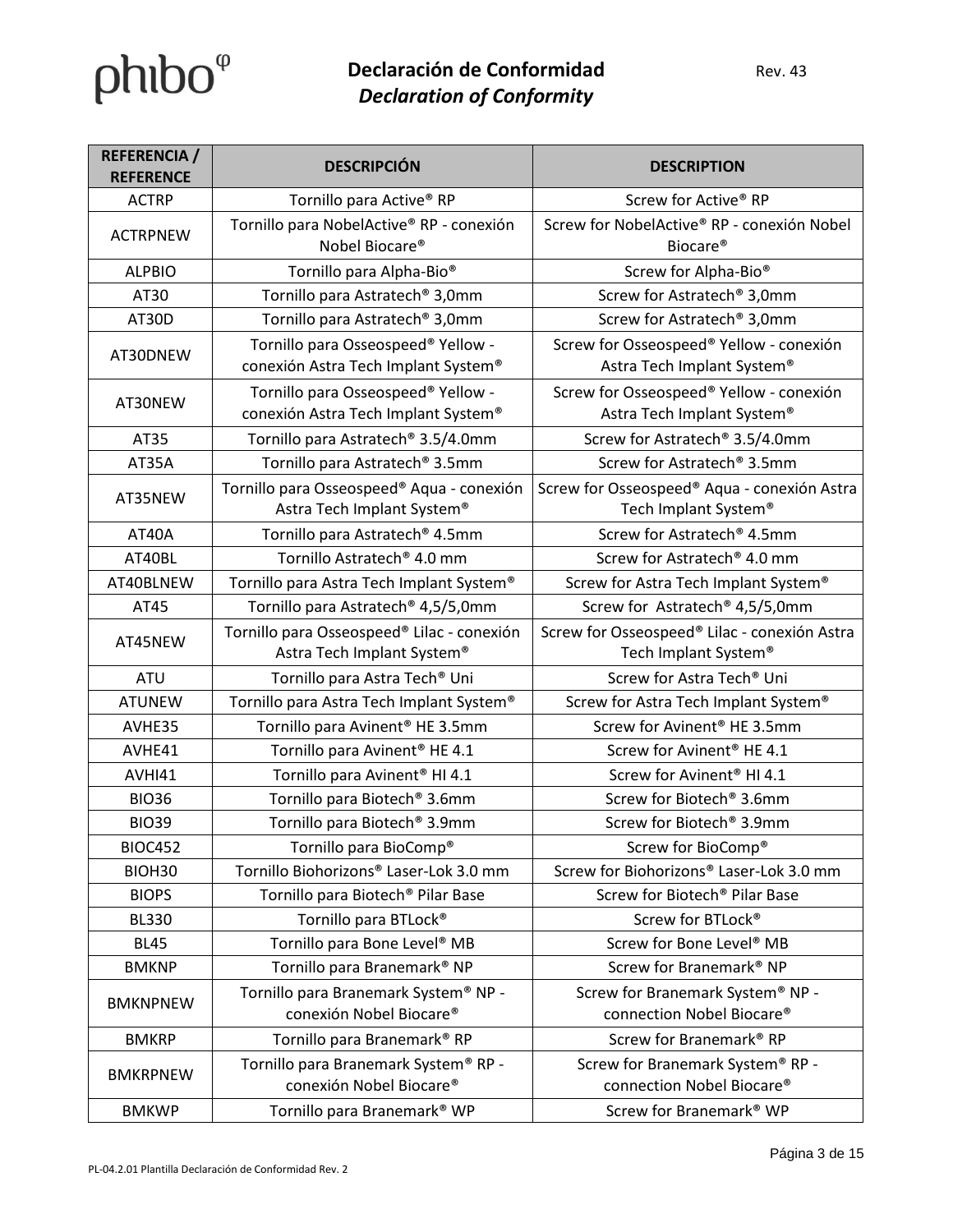| <b>REFERENCIA /</b><br><b>REFERENCE</b> | <b>DESCRIPCIÓN</b>                                                                | <b>DESCRIPTION</b>                                                             |
|-----------------------------------------|-----------------------------------------------------------------------------------|--------------------------------------------------------------------------------|
| <b>BMKWPNEW</b>                         | Tornillo para Branemark System® WP -<br>conexión Nobel Biocare®                   | Screw for Branemark System® WP -<br>connection Nobel Biocare®                  |
| <b>BNHERP</b>                           | Tornillo para Bionnovation <sup>®</sup> HE RP                                     | Screw for Bionnovation <sup>®</sup> HE RP                                      |
| <b>BNHESP</b>                           | Tornillo para Bionnovation <sup>®</sup> HE SP                                     | Screw for Bionnovation® HE SP                                                  |
| <b>BNHEWP</b>                           | Tornillo para Bionnovation® HE WP                                                 | Screw for Bionnovation <sup>®</sup> HE WP                                      |
| <b>BNHIRP</b>                           | Tornillo para Bionnovation® HI RP/WP                                              | Screw for Bionnovation® HI RP/WP                                               |
| <b>BNHISP</b>                           | Tornillo para Bionnovation <sup>®</sup> HI SP                                     | Screw for Bionnovation® HI SP                                                  |
| BSEM30                                  | Tornillo para Bego Semados® RS/RSX-Line<br>(DI)                                   | Screw for Bego Semados® RS/RSX-Line (DI)                                       |
| <b>BSEMDI</b>                           | Tornillo para Bego Semados® S/RI/RS/RSX-<br>Line (DI)                             | Screw for Bego Semados® S/RI/RS/RSX-Line<br>(DI)                               |
| <b>BSEMMN</b>                           | Tornillo para Bego Semados® MINI-Line (DI)                                        | Screw for Bego Semados® MINI-Line (DI)                                         |
| BTEX41                                  | Tornillo para BTI® Externa                                                        | Screw for BTI® External                                                        |
| BTIN41                                  | Tornillo para BTI® Interna                                                        | Screw for BTI® Internal                                                        |
| <b>BTMIM</b>                            | Tornillo para BTI® Multi-Im / Unit                                                | Screw for BTI® Multi-Im / Unit                                                 |
| <b>BTTI</b>                             | Tornillo para BTI® TINY                                                           | Screw for BTI® TINY                                                            |
| CAMCF33                                 | Tornillo para CAMLOG COMFOUR 3,3-3,8-<br>4,3                                      | Screw for CAMLOG COMFOUR 3,3-3,8-4,3                                           |
| CAMCF50                                 | Tornillo para CAMLOG COMFOUR 5,0-6,0                                              | Screw for CAMLOG COMFOUR 5,0-6,0                                               |
| CAMCN33                                 | Tornillo para CAMLOG CONELOG 3,3                                                  | Screw for CAMLOG CONELOG 3,3                                                   |
| CAMCN50                                 | Tornillo para CAMLOG CONELOG 5,0                                                  | Screw for CAMLOG CONELOG 5,0                                                   |
| CML38                                   | Tornillo para Camlog <sup>®</sup> 3.8/4.3mm                                       | Screw for Camlog <sup>®</sup> 3.8/4.3mm                                        |
| CML38NEW                                | Tornillo para Camlog <sup>®</sup> 3,3/3.8/4.3mm -<br>conexión Camlog <sup>®</sup> | Screw for Camlog® 3,3/3.8/4.3mm -<br>connection Camlog <sup>®</sup>            |
| CML50                                   | Tornillo para Camlog <sup>®</sup> 5.0/6.0mm                                       | Screw for Camlog <sup>®</sup> 5.0/6.0mm                                        |
| CML50NEW                                | Tornillo para Camlog <sup>®</sup> 5.0/6.0mm -<br>conexión Camlog <sup>®</sup>     | Screw for Camlog <sup>®</sup> 5.0/6.0mm - connection<br>Camlog <sup>®</sup>    |
| CONIC34                                 | Tornillo para Certain <sup>®</sup> Conic 34                                       | Screw for Certain® Conic 34                                                    |
| CONIC34NEW                              | Tornillo para Certain <sup>®</sup> Conic 34 - conexión<br>Biomet 3i <sup>®</sup>  | Screw for Certain <sup>®</sup> Conic 34 - connection<br>Biomet 3i <sup>®</sup> |
| <b>CONICNR</b>                          | Tornillo para Multiunit <sup>®</sup> NP-RP                                        | Screw for Multiunit <sup>®</sup> NP-RP                                         |
| <b>CONICNRNEW</b>                       | Tornillo para Multiunit NP-RP - conexión<br>Nobel Biocare <sup>®</sup>            | Screw for Multiunit NP-RP - connection Nobel<br>Biocare <sup>®</sup>           |
| <b>CONICWP</b>                          | Tornillo para Multiunit <sup>®</sup> WP                                           | Screw for Multiunit <sup>®</sup> WP                                            |
| <b>CONICWPNEW</b>                       | Tornillo para Multiunit WP - conexión Nobel<br>Biocare <sup>®</sup>               | Screw for Multiunit WP - connection Nobel<br>Biocare <sup>®</sup>              |
| <b>CRTA</b>                             | Tornillo para Certain <sup>®</sup> antirotatorio                                  | Screw for Certain® non-hexed                                                   |
| CRTANEW                                 | Tornillo para Certain® - conexión Biomet 3i®                                      | Screw for Certain® - connection Biomet 3i®                                     |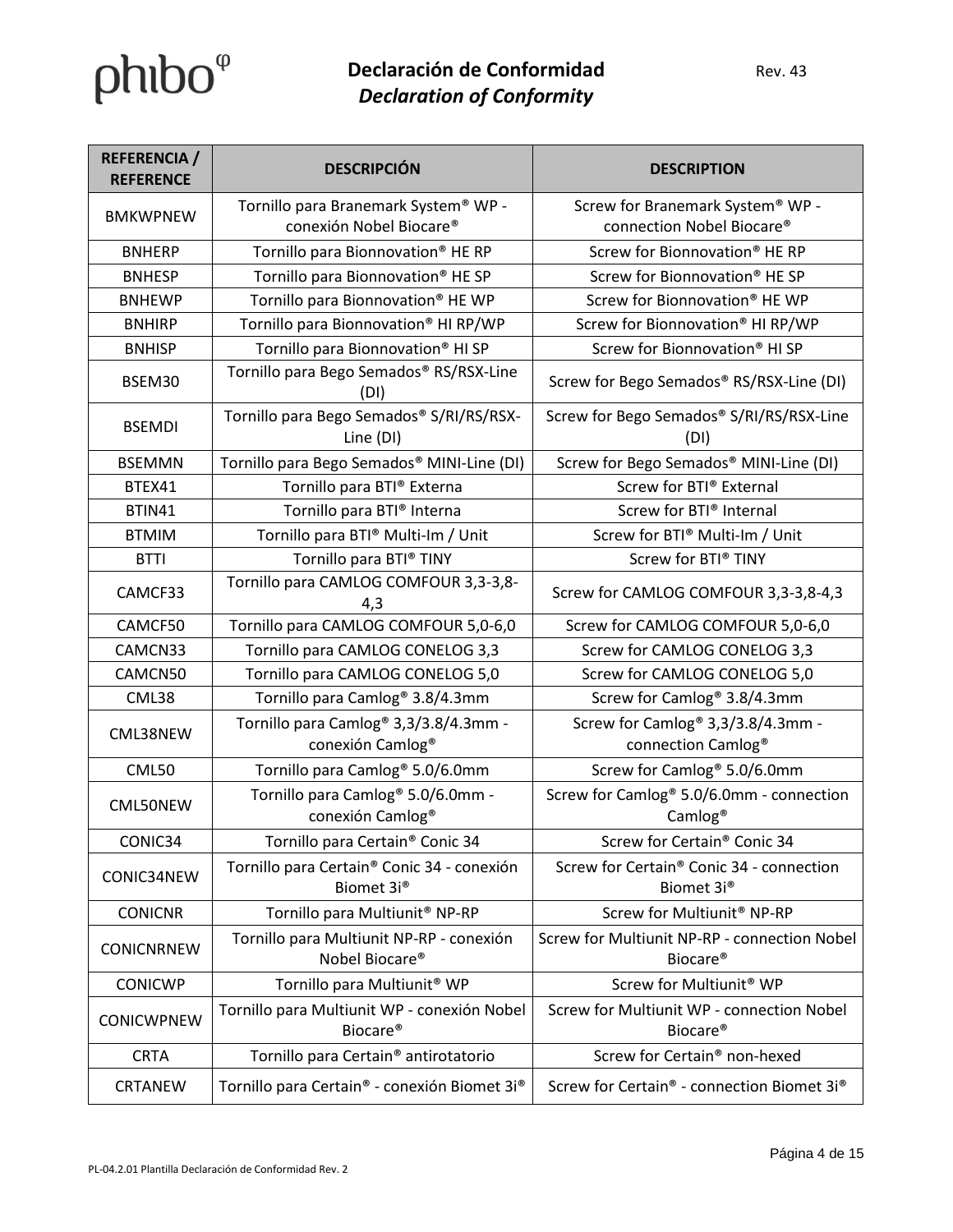| <b>REFERENCIA /</b><br><b>REFERENCE</b> | <b>DESCRIPCIÓN</b>                                                                        | <b>DESCRIPTION</b>                                                                      |
|-----------------------------------------|-------------------------------------------------------------------------------------------|-----------------------------------------------------------------------------------------|
| <b>CRTR</b>                             | Tornillo para Certain <sup>®</sup> rotatorio                                              | Screw for Certain <sup>®</sup> hexed                                                    |
| <b>CRTRNEW</b>                          | Tornillo para Certain® - conexión Biomet 3i®                                              | Screw for Certain® - connection Biomet 3i®                                              |
| <b>DENS</b>                             | Tornillo para Dentaurum Tiologic <sup>®</sup>                                             | Screw for Dentaurum Tiologic <sup>®</sup>                                               |
| DFX30                                   | Tornillo para Dentsply- Friadent <sup>®</sup> XiVE<br>3.0 <sub>mm</sub>                   | Screw for Dentsply- Friadent <sup>®</sup> XiVE 3.0mm                                    |
| <b>DFXP</b>                             | Tornillo para Dentsply- Friadent <sup>®</sup> pilar MP                                    | Screw for Dentsply- Friadent <sup>®</sup> pilar MP                                      |
| <b>DFXPNEW</b>                          | Tornillo para Dentsply-Friadent <sup>®</sup> - conexión<br>Dentsply-Friadent <sup>®</sup> | Screw for Dentsply-Friadent <sup>®</sup> - connection<br>Dentsply-Friadent <sup>®</sup> |
| <b>DFXSTD</b>                           | Tornillo para Dentsply- Friadent <sup>®</sup> XiVE                                        | Screw for Dentsply- Friadent® XiVE                                                      |
| <b>DFXSTDNEW</b>                        | Tornillo para Dentsply Friadent® XiVE® -<br>conexión Dentsply-Friadent <sup>®</sup>       | Screw for Dentsply Friadent® XiVE® -<br>connection Dentsply-Friadent®                   |
| <b>DPROMU</b>                           | Tornillo para DENTALPRO Multi-Unit                                                        | Screw for DENTALPRO Multi-Unit                                                          |
| <b>DPROSTD</b>                          | Tornillo para DENTALPRO Standard                                                          | Screw for DENTALPRO Standard                                                            |
| <b>DYNOC</b>                            | Tornillo para Dyna® Octo                                                                  | Screw for Dyna® Octo                                                                    |
| <b>ECKAS</b>                            | Tornillo para Eckermann® All-Spiral/Triplo                                                | Screw for Eckermann® All-Spiral/Triplo                                                  |
| ECKTR4                                  | Tornillo para Eckermann® Triplo/Perio                                                     | Screw for Eckermann® Triplo/Perio                                                       |
| ETKN30                                  | Tornillo para Euroteknika Naturall Ø3.0                                                   | Screw for Euroteknika Naturall Ø3.0                                                     |
| <b>ETKNAT</b>                           | Tornillo para EUROTEKNIKA® NATURALL                                                       | Screw for EUROTEKNIKA® NATURALL                                                         |
| <b>ETKTET</b>                           | Tornillo para EUROTEKNIKA® PILAR TETRA<br>(P)                                             | Screw for EUROTEKNIKA® PILAR TETRA (P)                                                  |
| <b>EVO NP 52.0</b>                      | Tornillo Clínica Aurea Evo Narrow Platform                                                | Aurea Evo Narrow Platform Prosthetic Screw                                              |
| <b>EVO NW 15.0</b>                      | Tornillo Clínica Pilar Aurea Evo<br>Narrow/Regular/Wide Platform                          | Narrow/Regular/Wide Platform Aurea Evo<br><b>Abutment Prosthetic Screw</b>              |
| <b>EVO RP 52.0</b>                      | Tornillo Clínica Aurea Evo Regular Platform                                               | Aurea Evo Regular Platform Prosthetic Screw                                             |
| <b>EVO WP 52.0</b>                      | Tornillo Clínica Aurea Evo Wide Platform                                                  | Aurea Evo Wide Platform Prosthetic Screw                                                |
| H19.2000                                | Tornillo Clínica TSH® S2                                                                  | TSH <sup>®</sup> S2 Prosthetic Screw                                                    |
| H19.3450                                | Tornillo Clínica TSH® S3 S4 S5                                                            | TSH <sup>®</sup> S3 S4 S5 Prosthetic Screw                                              |
| H25.2345                                | Tornillo Clinica Corto Conhex TSH® S2 S3<br>S4 S5                                         | TSH <sup>®</sup> S2 S3 S4 S5 Conhex Short Clinical<br>Screw                             |
| H26.2345                                | Tornillo Clinica Conhex TSH® S2 S3 S4 S5                                                  | TSH <sup>®</sup> S2 S3 S4 S5 Conhex Clinical Screw                                      |
| IDL35                                   | Tornillo para Implant Direct Legacy®                                                      | Screw for Implant Direct Legacy®                                                        |
| <b>IDOD</b>                             | Tornillo para Implant Direct Overdenture®                                                 | Screw for Implant Direct Overdenture®                                                   |
| INT097TS                                | Tornillo para Phibo <sup>®</sup> Aurea-NP                                                 | Screw for Phibo <sup>®</sup> Aurea-NP                                                   |
| INTABHSS35                              | Interfase Biohorizons Single-Stage 3.5<br>Antirotatoria                                   | Titanium Base Single-Stage 3.5 Non-Hexed                                                |
| <b>INTABHSS35R</b>                      | Interfase Biohorizons Single-Stage 3.5<br>Rotatoria                                       | Titanium Base Biohorizons Single-Stage 3.5<br>Hexed                                     |
| INTABHSS45                              | Interfase Biohorizons Single-Stage 4.5<br>Antirotatoria                                   | Titanium Base Biohorizons Single-Stage 4.5<br>Non-Hexed                                 |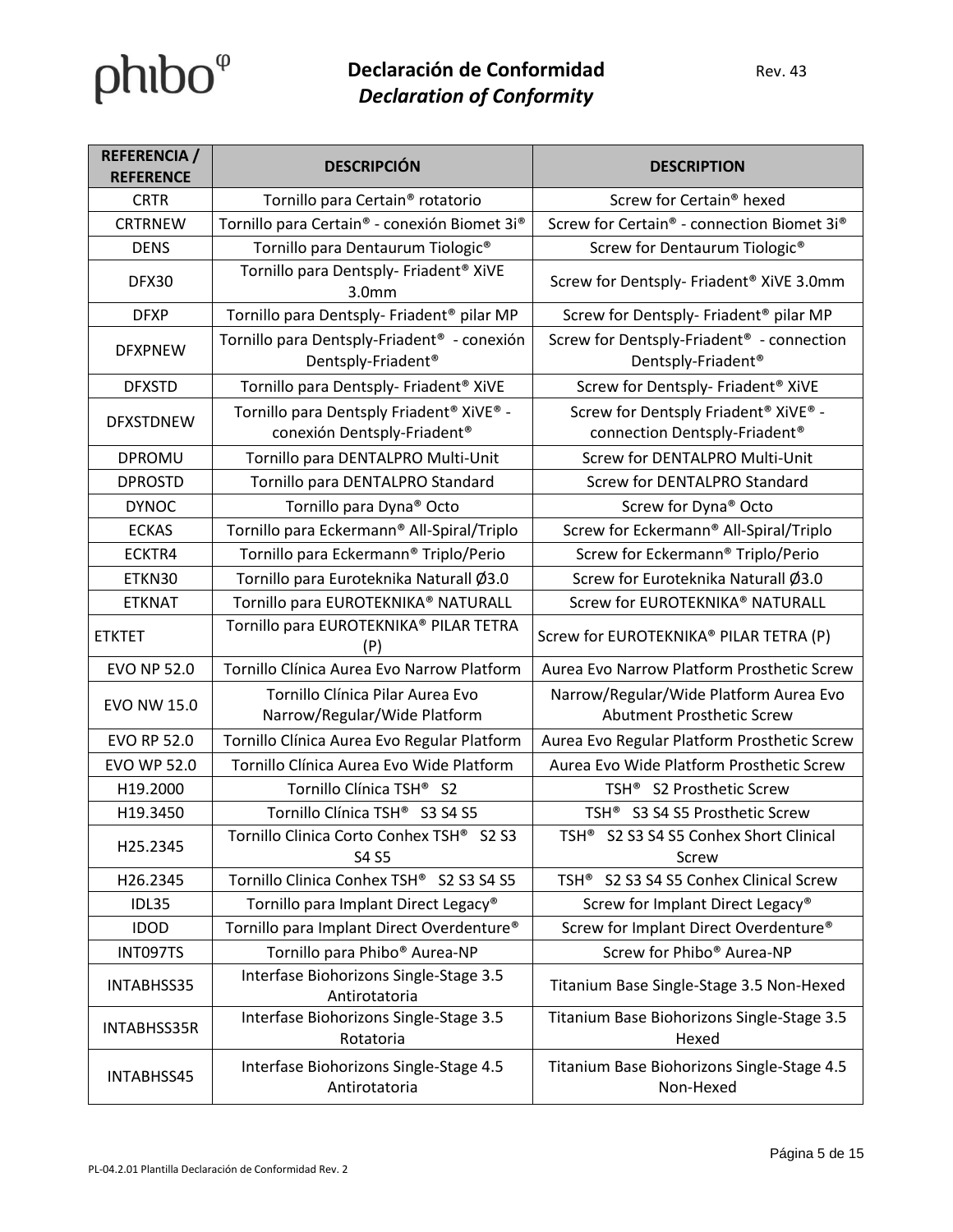| <b>REFERENCIA</b> /<br><b>REFERENCE</b> | <b>DESCRIPCIÓN</b>                                  | <b>DESCRIPTION</b>                                      |
|-----------------------------------------|-----------------------------------------------------|---------------------------------------------------------|
| INTABHSS45R                             | Interfase Biohorizons Single-Stage 4.5              | Titanium Base Biohorizons Single-Stage 4.5              |
|                                         | Rotatoria                                           | Non-Hexed                                               |
| INTABHSS57                              | Interfase Biohorizons Single-Stage 5.7              | Titanium Base Biohorizons Single-Stage 5.7              |
|                                         | Antirotatoria                                       | Non-Hexed                                               |
| <b>INTABHSS57R</b>                      | Interfase Biohorizons Single-Stage 5.7              | Titanium Base Biohorizons Single-Stage 5.7              |
|                                         | Rotatoria                                           | Hexed                                                   |
| <b>INTACONICNRR</b>                     | Interfase Axis® Nobel Multi-Unit Rotatoria          | Titanium Base Axis® Nobel Multi-Unit Hexed              |
| <b>INTACTNP</b>                         | Interfase Nobel Active (DI) NP                      | Titanium Base Nobel Active (DI) NP                      |
| <b>INTACTRP</b>                         | Interfase Nobel Active (DI) RP                      | Titanium Base Nobel Active (DI) RP                      |
| <b>INTAEVOAN</b>                        | Interfase Axis® PHIBO AUREA EVO                     | Titanium Base Axis® PHIBO AUREA EVO                     |
|                                         | ANGULADO (P) Antirotatoria                          | ANGULADO (P) Non-Hexed                                  |
| <b>INTAEVOANR</b>                       | Interfase Axis® PHIBO AUREA EVO                     | Titanium Base Axis® PHIBO AUREA EVO                     |
|                                         | ANGULADO (P) Rotatoria                              | ANGULADO (P) Non-Hexed                                  |
| <b>INTAEVONP</b>                        | Interfase Axis® PHIBO AUREA EVO NP                  | Titanium Base Axis® PHIBO AUREA EVO NP                  |
|                                         | Antirotatoria                                       | Non-Hexed                                               |
| <b>INTAEVONPR</b>                       | Interfase Axis® PHIBO AUREA EVO NP                  | Titanium Base Axis® PHIBO AUREA EVO NP                  |
|                                         | Rotatoria                                           | Hexed                                                   |
| <b>INTAEVOPNP</b>                       | Interfase Axis <sup>®</sup> PHIBO AUREA EVO NP (P)  | Titanium Base Axis® PHIBO AUREA EVO NP                  |
|                                         | Antirotatoria                                       | (P) Non-Hexed                                           |
| <b>INTAEVOPNPR</b>                      | Interfase Axis® PHIBO AUREA EVO NP (P)              | Titanium Base Axis® PHIBO AUREA EVO NP                  |
|                                         | Rotatoria<br>Interfase Axis® PHIBO AUREA EVO RP (P) | (P) Hexed<br>Titanium Base Axis® PHIBO AUREA EVO RP (P) |
| <b>INTAEVOPRP</b>                       | Antirotatoria                                       | Non-Hexed                                               |
|                                         | Interfase Axis® PHIBO AUREA EVO RP (P)              | Titanium Base Axis® PHIBO AUREA EVO RP (P)              |
| <b>INTAEVOPRPR</b>                      | Rotatoria                                           | Hexed                                                   |
|                                         | Interfase Axis® PHIBO AUREA EVO WP (P)              | Titanium Base Axis® PHIBO AUREA EVO WP                  |
| <b>INTAEVOPWP</b>                       | Antirotatoria                                       | (P) Non-Hexed                                           |
|                                         | Interfase Axis <sup>®</sup> PHIBO AUREA EVO WP (P)  | Titanium Base Axis® PHIBO AUREA EVO WP                  |
| <b>INTAEVOPWPR</b>                      | Rotatoria                                           | (P) Hexed                                               |
| <b>INTAEVORW</b>                        | Interfase Axis® PHIBO AUREA EVO RP- WP              | Titanium Base Axis® PHIBO AUREA EVO RP-                 |
|                                         | Antirotatoria                                       | WP Non-Hexed                                            |
| <b>INTAEVORWR</b>                       | Interfase Axis® PHIBO AUREA EVO RP- WP              | Titanium Base Axis® PHIBO AUREA EVO RP-                 |
|                                         | Rotatoria                                           | WP Hexed                                                |
| INTALPBIO42                             | Interfase Alpha Bio 4.2 (DI)                        | Titanium Base Alpha Bio 4.2 (DI)                        |
| INTALPBIO42R                            | Interfase Alpha Bio 4.2 (DI) Rotatoria              | Titanium Base Alpha Bio 4.2 (DI) Hexed                  |
| INTALPBIO50                             | Interfase Alpha Bio 5.0 (DI)                        | Titanium Base Alpha Bio 5.0 (DI)                        |
| INTALPBIO50R                            | Interfase Alpha Bio 5.0 (DI) Rotatoria              | Titanium Base Alpha Bio 5.0 (DI) Hexed                  |
| INTALPBIO60                             | Interfase Alpha Bio 6.0 (DI)                        | Titanium Base Alpha Bio 6.0 (DI)                        |
| INTALPBIO60R                            | Interfase Alpha Bio 6.0 (DI) Rotatoria              | Titanium Base Alpha Bio 6.0 (DI) Hexed                  |
| <b>INTASTRABLUE</b>                     | Interfase Astratech Blue (DI)                       | Titanium Base Astratech Blue (DI)                       |
|                                         | Interfase Axis® PHIBO TSA/ADV S3                    | Titanium Base Axis® PHIBO TSA/ADV S3 Non-               |
| <b>INTATSAS3</b>                        | Antirotatoria                                       | Hexed                                                   |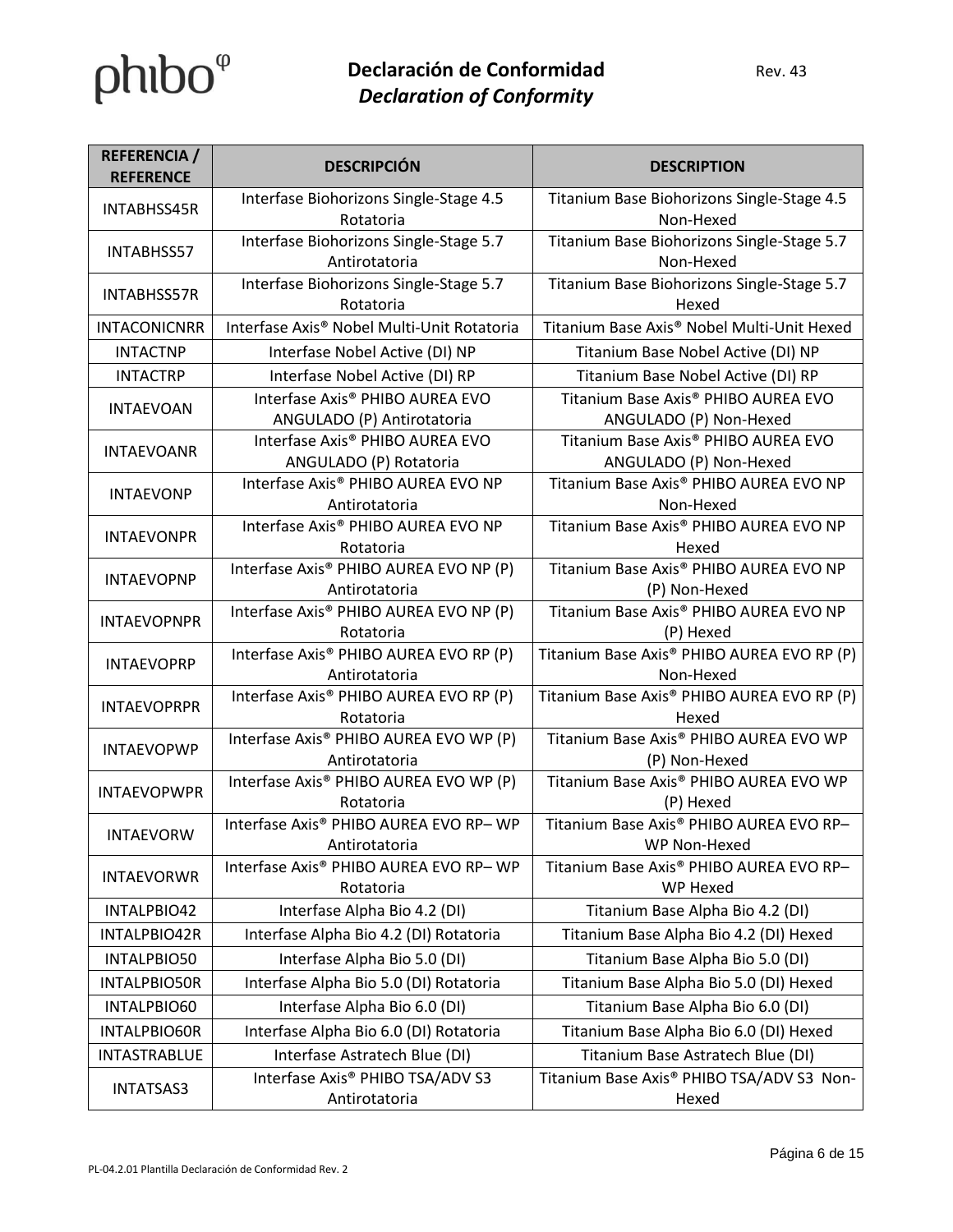| <b>REFERENCIA</b> /<br><b>REFERENCE</b> | <b>DESCRIPCIÓN</b>                              | <b>DESCRIPTION</b>                               |
|-----------------------------------------|-------------------------------------------------|--------------------------------------------------|
| <b>INTATSAS3R</b>                       | Interfase Axis® PHIBO TSA/ADV S3                | Titanium Base Axis <sup>®</sup> PHIBO TSA/ADV S3 |
|                                         | Rotatoria                                       | Hexed                                            |
| <b>INTATSAS4</b>                        | Interfase Axis® PHIBO TSA/ADV S4                | Titanium Base Axis® PHIBO TSA/ADV S4 Non-        |
|                                         | Antirotatoria                                   | Hexed                                            |
| <b>INTATSAS4R</b>                       | Interfase Axis® PHIBO TSA/ADV S4                | Titanium Base Axis® PHIBO TSA/ADV S4             |
|                                         | Rotatoria                                       | Hexed                                            |
| <b>INTATSAS5</b>                        | Interfase Axis® PHIBO TSA/ADV S5                | Titanium Base Axis® PHIBO TSA/ADV S5 Non-        |
|                                         | Antirotatoria                                   | Hexed                                            |
| <b>INTATSAS5R</b>                       | Interfase Axis® PHIBO TSA/ADV S5                | Titanium Base Axis® PHIBO TSA/ADV S5             |
|                                         | Rotatoria                                       | Hexed                                            |
| INTATSH2                                | Interfase Axis® PHIBO TSH/BNT S2                | Titanium Base Axis® PHIBO TSH/BNT S2 Non-        |
|                                         | Antirotatoria                                   | Hexed                                            |
| <b>INTATSH2R</b>                        | Interfase Axis® PHIBO TSH/BNT S2<br>Rotatoria   | Titanium Base Axis® PHIBO TSH/BNT S2<br>Hexed    |
|                                         | Interfase Axis® PHIBO TSH/BNT S3-4              | Titanium Base Axis® PHIBO TSH/BNT S3-4           |
| INTATSH34                               | Antirotatoria                                   | Non Hexed                                        |
|                                         | Interfase Axis® PHIBO TSH/BNT S3-S4             | Titanium Base Axis® PHIBO TSH/BNT S3-S4          |
| INTATSH34R                              | Rotatoria                                       | Hexed                                            |
|                                         | Interfase Axis® PHIBO TSH/BNT S5                | Titanium Base Axis® PHIBO TSH/BNT S5 Non-        |
| <b>INTATSH5</b>                         | Antirotatoria                                   | Hexed                                            |
|                                         | Interfase Axis® PHIBO TSH/BNT S5                | Titanium Base Axis® PHIBO TSH/BNT S5             |
| <b>INTATSH5R</b>                        | Rotatoria                                       | Hexed                                            |
| INTAVIHI41                              | Interfase Avinent <sup>®</sup> HI 4.1           | Titanium Base Avinent <sup>®</sup> HI 4.1        |
| INTAVIHI41R                             | Interfase Avinent <sup>®</sup> HI 4.1 Rotatoria | Titanium Base Avinent <sup>®</sup> HI 4.1 Hexed  |
| INTBIOC40                               | Interfase Biocomp (DI) 4.0                      | Titanium Base Biocomp (DI) 4.0                   |
| INTBIOC40R                              | Interfase Biocomp (DI) 4.0 Rotatoria            | Titanium Base Biocomp (DI) 4.0 Rotatoria         |
| INTBIOC52                               | Interfase Biocomp (DI) 5.2                      | Titanium Base Biocomp (DI) 5.2                   |
| <b>INTBIOC52R</b>                       | Interfase Biocomp (DI) 5.2 Rotatoria            | Titanium Base Biocomp (DI) 5.2 Hexed             |
| INTBIOH30                               | Interfase BioHorizons Tap. Intp.(DI) 3.0        | Titanium Base BioHorizons Tap. Intp.(DI) 3.0     |
|                                         | Interfase BioHorizons Tapp. Int. (DI) 3.0       | Titanium Base BioHorizons Tapp. Int. (DI) 3.0    |
| <b>INTBIOH30R</b>                       | Rotatoria                                       | Hexed                                            |
| INTBIOH35TAP                            | Interfase Biohorizons Tapered Internal 3.5      | Titanium Base Biohorizons Tapered Internal       |
|                                         | (DI)                                            | $3.5$ (DI)                                       |
| INTBIOH35TAPR                           | Interfase Biohorizons Tap. Internal 3.5 (DI)    | Titanium Base Biohorizons Tap. Internal 3.5      |
|                                         | Rotatoria                                       | (DI) Hexed                                       |
| INTBIOH45TAP                            | Interfase Biohorizons Tapered Internal 4.5      | Titanium Base Biohorizons Tapered Internal       |
|                                         | (DI)                                            | $4.5$ (DI)                                       |
| INTBIOH45TAPR                           | Interfase Biohorizons Tap. Internal 4.5 (DI)    | Titanium Base Biohorizons Tap. Internal 4.5      |
|                                         | Rotatoria                                       | (DI) Hexed                                       |
| INTBIOH57TAP                            | Interfase Biohorizons Tapered Internal 5.7      | Titanium Base Biohorizons Tapered Internal       |
|                                         | (DI)                                            | 5.7(DI)                                          |
| INTBIOH57TAPR                           | Interfase Biohorizons Tap. Internal 5.7 (DI)    | Titanium Base Biohorizons Tap. Internal 5.7      |
|                                         | Rotatoria                                       | (DI) Hexed                                       |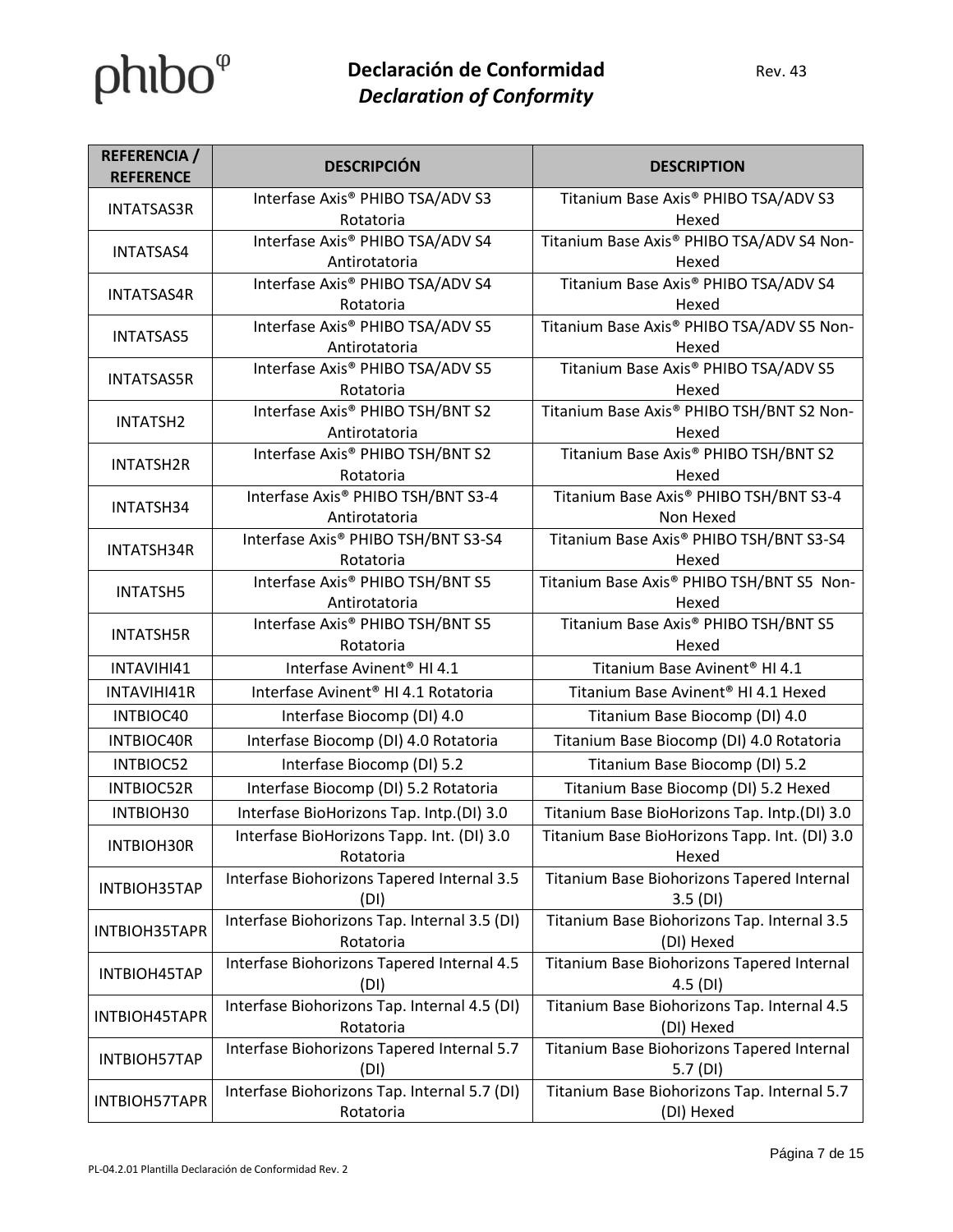| <b>REFERENCIA</b> /<br><b>REFERENCE</b> | <b>DESCRIPCIÓN</b>                                  | <b>DESCRIPTION</b>                                  |
|-----------------------------------------|-----------------------------------------------------|-----------------------------------------------------|
| <b>INTBLSRANC</b>                       | Interfase Straumann Bone Level SRA NC (P)           | Titanium Base Straumann Bone Level SRA NC<br>(P)    |
| <b>INTBLSRANCR</b>                      | Interfase Straumann Bone L. SRA NC (P)<br>Rotatoria | Titanium Base Straumann Bone L. SRA NC (P)<br>Hexed |
| <b>INTBLSRARC</b>                       | Interfase Straumann Bone Level SRA RC (P)           | Titanium Base Straumann Bone Level SRA RC<br>(P)    |
| <b>INTBLSRARCR</b>                      | Interfase Straumann Bone L. SRA RC (P)<br>Rotatoria | Titanium Base Straumann Bone L. SRA RC (P)<br>Hexed |
| <b>INTBLVNC</b>                         | Interfase Straumann Bone Level NC                   | Titanium Base Straumann Bone Level NC               |
| <b>INTBLVNCR</b>                        | Interfase Straumann Bone Level NC<br>Rotatoria      | Titanium Base Straumann Bone Level NC<br>Hexed      |
| <b>INTBLVRC</b>                         | Interfase Straumann Bone Level RC                   | Titanium Base Straumann Bone Level RC               |
| <b>INTBLVRCR</b>                        | Interfase Straumann Bone Level RC<br>Rotatoria      | Titanium Base Straumann Bone Level RC<br>Hexed      |
| <b>INTBMKNP</b>                         | Interfase Nobel Branemark (DI) NP                   | Titanium Base Nobel Branemark (DI) NP               |
| <b>INTBMKNPR</b>                        | Interfase Nobel Branemark (DI) NP rotatoria         | Titanium Base Nobel Branemark (DI) NP<br>rotatoria  |
| <b>INTBMKRP</b>                         | Interfase Nobel Branemark (DI) RP                   | Titanium Base Nobel Branemark (DI) RP               |
| <b>INTBMKRPR</b>                        | Interfase Nobel Branemark (DI) RP rotatoria         | Titanium Base Nobel Branemark (DI) RP<br>Hexed      |
| <b>INTBMKWP</b>                         | Interfase Nobel Branemark (DI) WP                   | Titanium Base Nobel Branemark (DI) WP               |
| <b>INTBMKWPR</b>                        | Interfase Nobel Branemark (DI) WP<br>rotatoria      | Titanium Base Nobel Branemark (DI) WP<br>rotatoria  |
| <b>INTBNHERP</b>                        | Interfase Bionnovation HE RP (DI)                   | Titanium Base Bionnovation HE RP (DI)               |
| <b>INTBNHERPR</b>                       | Interfase Bionnovation HE RP (DI) Rotatoria         | Titanium Base Bionnovation HE RP (DI) Hexed         |
| <b>INTBNHESP</b>                        | Interfase Bionnovation HE SP (DI)                   | Titanium Base Bionnovation HE SP (DI)               |
| <b>INTBNHESPR</b>                       | Interfase Bionnovation HE SP (DI) Rotatoria         | Titanium Base Bionnovation HE SP (DI) Hexed         |
| <b>INTBNHEWP</b>                        | Interfase Bionnovation HE WP (DI)                   | Titanium Base Bionnovation HE WP (DI)               |
| <b>INTBNHEWPR</b>                       | Interfase Bionnovation HE WP (DI) Rotatoria         | Titanium Base Bionnovation HE WP (DI)<br>Hexed      |
| <b>INTBNHIRP</b>                        | Interfase Bionnovation HI RP (DI)                   | Titanium Base Bionnovation HI RP (DI)               |
| <b>INTBNHIRPR</b>                       | Interfase Bionnovation HI RP (DI) Rotatoria         | Titanium Base Bionnovation HI RP (DI) Hexed         |
| <b>INTBNHISP</b>                        | Interfase Bionnovation HI SP (DI)                   | Titanium Base Bionnovation HI SP (DI)               |
| <b>INTBNHISPR</b>                       | Interfase Bionnovation HI SP (DI) Rotatoria         | Titanium Base Bionnovation HI SP (DI) Hexed         |
| <b>INTBNHIWP</b>                        | Interfase Bionnovation HI WP (DI)                   | Titanium Base Bionnovation HI WP (DI)               |
| <b>INTBNHIWPR</b>                       | Interfase Bionnovation HI WP (DI) Rotatoria         | Titanium Base Bionnovation HI WP (DI) Hexed         |
| INTBTI41                                | Interfase BTI® interna 4.1                          | Titanium Base BTI® interna 4.1                      |
| INTBTI41R                               | Interfase BTI® interna 4.1 Rotatoria                | Titanium Base BTI® interna 4.1 Hexed                |
| INTBTI55                                | Interfase BTI® interna 5.5                          | Titanium Base BTI® interna 5.5                      |
| INTBTI55R                               | Interfase BTI® interna 5.5 Rotatoria                | Titanium Base BTI® interna 5.5 Hexed                |
| <b>INTBTIPU</b>                         | Interfase BTI Pilar Unit (P)                        | Titanium Base BTI Pilar Unit (P)                    |
| INTCAM33                                | Interfase Camlog (DI) 3.3                           | Titanium Base Camlog (DI) 3.3                       |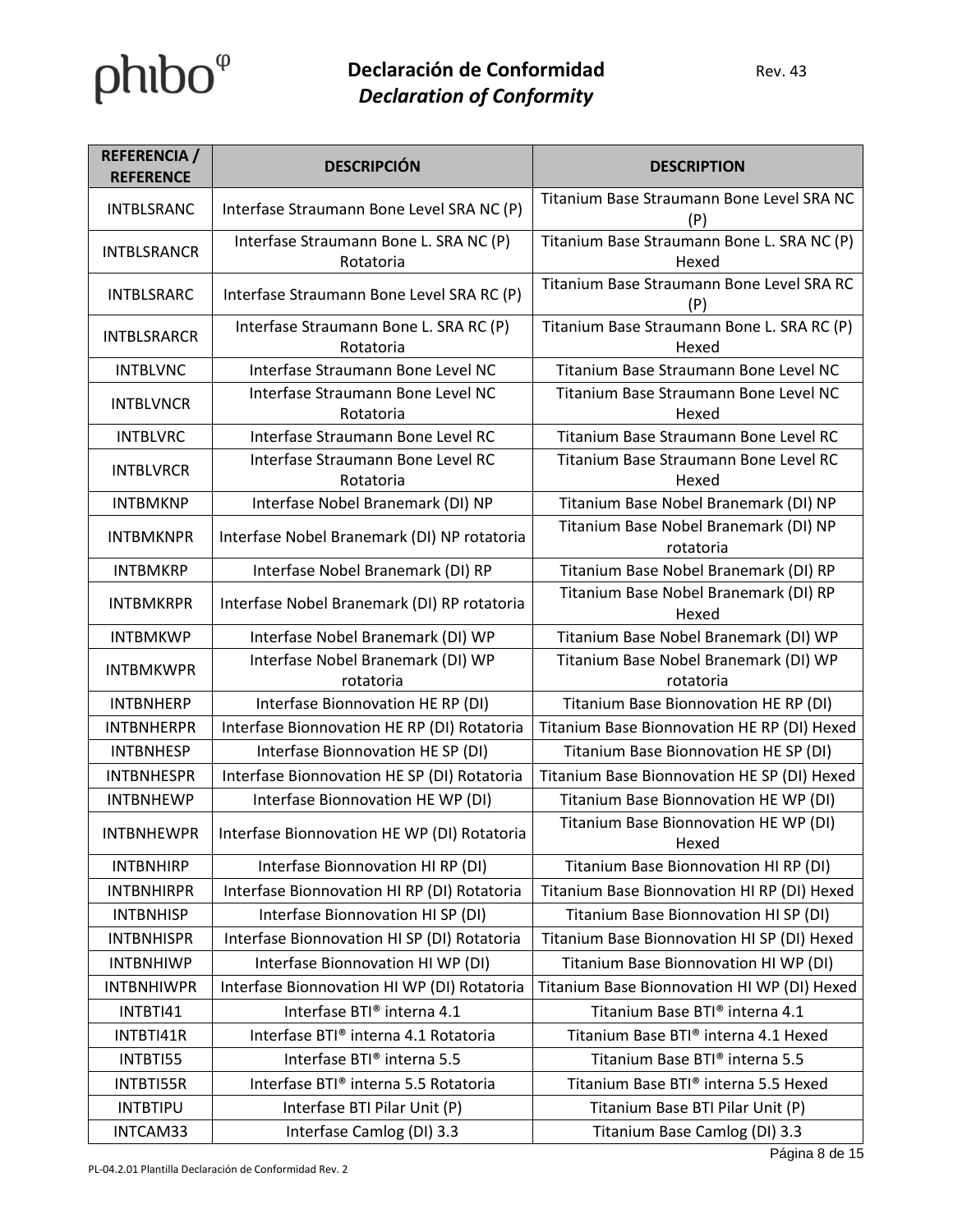| <b>REFERENCIA</b> /<br><b>REFERENCE</b> | <b>DESCRIPCIÓN</b>                                         | <b>DESCRIPTION</b>                                         |
|-----------------------------------------|------------------------------------------------------------|------------------------------------------------------------|
| INTCAM33R                               | Interfase Camlog (DI) 3.3 Rotatoria                        | Titanium Base Camlog (DI) 3.3 Hexed                        |
| INTCAM38                                | Interfase Camlog (DI) 3.8                                  | Titanium Base Camlog (DI) 3.8                              |
| <b>INTCAM38R</b>                        | Interfase Camlog (DI) 3.8 Rotatoria                        | Titanium Base Camlog (DI) 3.8 Hexed                        |
| INTCAM43                                | Interfase Camlog (DI) 4.3                                  | Interfase Camlog (DI) 4.3                                  |
| INTCAM43R                               | Interfase Camlog (DI) 4.3 Rotatoria                        | Titanium Base Camlog (DI) 4.3 Hexed                        |
| INTCAM50                                | Interfase Camlog (DI) 5.0                                  | Titanium Base Camlog (DI) 5.0                              |
| <b>INTCAM50R</b>                        | Interfase Camlog (DI) 5.0 Rotatoria                        | Titanium Base Camlog (DI) 5.0 Hexed                        |
| INTCAM60                                | Interfase Camlog (DI) 6.0                                  | Titanium Base Camlog (DI) 6.0                              |
| <b>INTCAM60R</b>                        | Interfase Camlog (DI) 6.0 Rotatoria                        | Titanium Base Camlog (DI) 6.0 Hexed                        |
| INTCRTA34                               | Interfase Biomet 3i Certain 3.4                            | Titanium Base Biomet 3i Certain 3.4                        |
| <b>INTCRTA34R</b>                       | Interfase Biomet 3i Certain 3.4 Rotatoria                  | Titanium Base Biomet 3i Certain 3.4 Hexed                  |
| INTCRTA41                               | Interfase Biomet 3i Certain 4.1                            | Titanium Base Biomet 3i Certain 4.1                        |
| INTCRTA41R                              | Interfase Biomet 3i Certain 4.1 Rotatoria                  | Titanium Base Biomet 3i Certain 4.1 Hexed                  |
| <b>INTCRTA50</b>                        | Interfase Biomet 3i Certain 5.0                            | Titanium Base Biomet 3i Certain 5.0                        |
| <b>INTCRTA50R</b>                       | Interfase Biomet 3i Certain 5.0 Rotatoria                  | Titanium Base Biomet 3i Certain 5.0 Hexed                  |
| <b>INTDEPRONR</b>                       | Interfase DentalPro Narrow Antirotatoria                   | Titanium Base DentalPro Narrow Non-Hexed                   |
| <b>INTDEPRONRR</b>                      | Interfase DentalPro Narrow Rotatoria                       | Titanium Base DentalPro Narrow Hexed                       |
| <b>INTDEPROSTD</b>                      | Interfase DentalPro standard                               | Titanium Base DentalPro standard                           |
|                                         | Ø3.3/3.7/4.2/5.0 Antirotatoria                             | Ø3.3/3.7/4.2/5.0 Non-Hexed                                 |
| <b>INTDEPROSTDR</b>                     | Interfase DentalPro standard<br>Ø3.3/3.7/4.2/5.0 Rotatoria | Titanium Base DentalPro standard<br>Ø3.3/3.7/4.2/5.0 Hexed |
| <b>INTDYNOCTA</b>                       | Interfase Dyna Implants Octa (DI)                          | Titanium Base Dyna Implants Octa (DI)                      |
| <b>INTDYNOCTAR</b>                      | Interfase Dyna Implants Octa (DI) Rotatoria                | Titanium Base Dyna Implants Octa (DI) Hexed                |
|                                         | Interfase Eckermann® Triplo/Perio                          | Titanium Base Eckermann® Triplo/Perio Non-                 |
| <b>INTECKTR</b>                         | Antirotatoria                                              | Hexed                                                      |
| INTESSENTI42                            | Interfase Klockner® Essential 4.2                          | Titanium Base Klockner® Essential 4.2                      |
| INTESSENTI42R                           | Interfase Klockner® Essential 4.2 Rotatoria                | Titanium Base Klockner® Essential 4.2 Hexed                |
| INTESSENTI48                            | Interfase Klockner Essential 4.8 (DI)                      | Titanium Base Klockner Essential 4.8 (DI)                  |
| INTESSENTI48R                           | Interfase Klockner Essential 4.8 (DI)<br>Rotatoria         | Titanium Base Klockner Essential 4.8 (DI)<br>Hexed         |
| INTETKN30                               | Interfase Euroteknika Naturall Ø3.0<br>Antirotatoria       | Titanium Base Euroteknika Naturall Ø3.0<br>Non-Hexed       |
| <b>INTETKN30R</b>                       | Interfase Euroteknika Naturall Ø3.0<br>Rotatoria           | Titanium Base Euroteknika Naturall Ø3.0<br>Hexed           |
| <b>INTETKNAT</b>                        | Interfase EUROTEKNIKA NATURALL 5.0 (DI)                    | Titanium Base EUROTEKNIKA NATURALL 5.0<br>(DI)             |
| <b>INTETKNATR</b>                       | Interfase EUROTEKNIKA NATURALL (DI)<br>Rotatoria           | Titanium Base EUROTEKNIKA NATURALL (DI)<br>Hexed           |
| <b>INTETKTET</b>                        | Interfase EUROTEKNIKA PILAR TETRA (P)                      | Titanium Base EUROTEKNIKA PILAR TETRA (P)                  |
| <b>INTETKTETR</b>                       | Interfase EUROTEKNIKA PILAR TETRA (P)<br>Rotatoria         | Titanium Base EUROTEKNIKA PILAR TETRA (P)<br>Hexed         |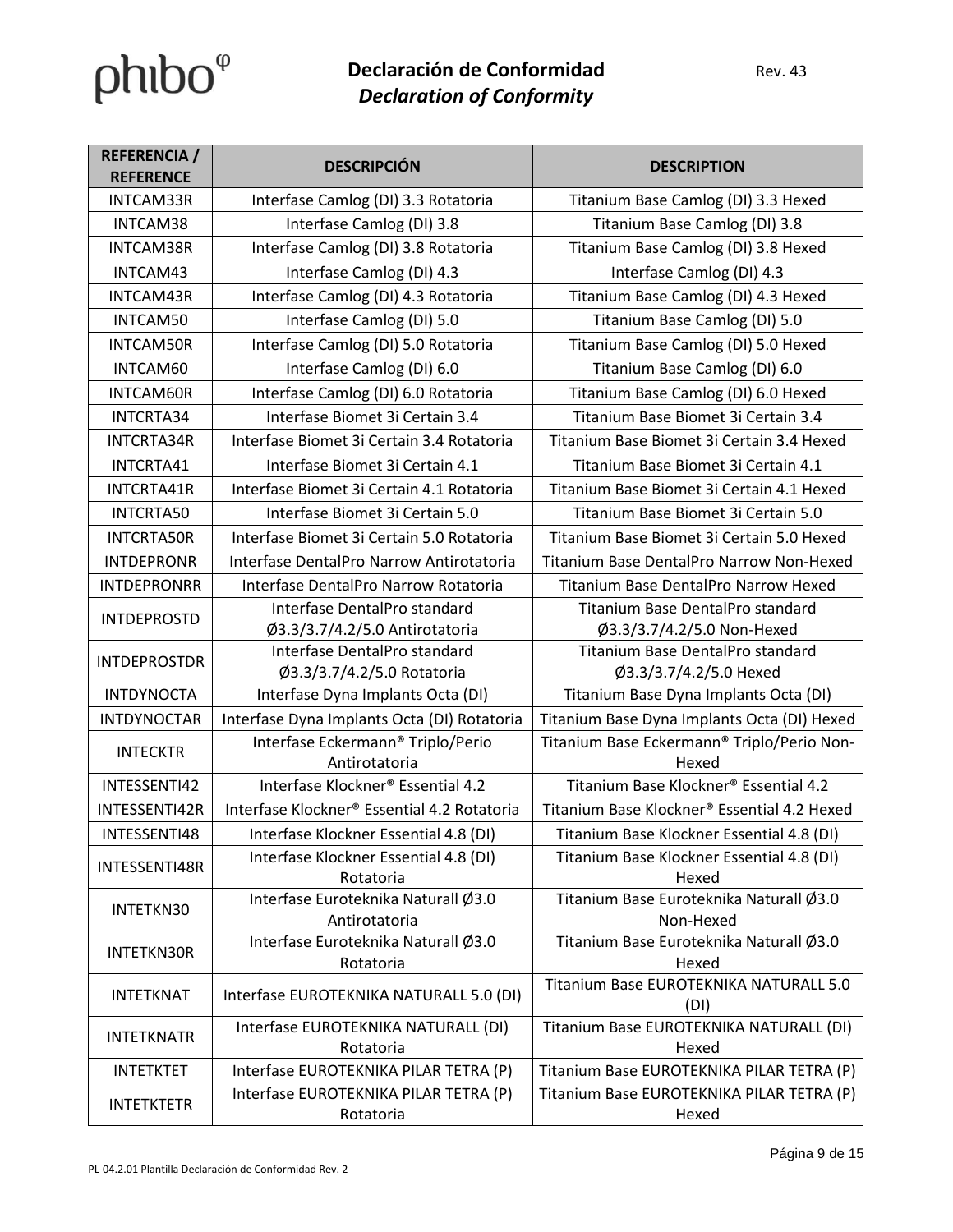| INTKLESP25         | Interfase Klockner Essential Pilar 25º      | Titanium Base Klockner Essential Pilar 25º   |
|--------------------|---------------------------------------------|----------------------------------------------|
| INTKLMULCO30       | Interfase Klockner Pilar Multi-Cone 30º     | Titanium Base Klockner Pilar Multi-Cone 30º  |
| INTKLOVGMV         | Interfase Klockner Vega MV (DI)             | Titanium Base Klockner Vega MV (DI)          |
| <b>INTKLOVGMVR</b> | Interfase Klockner Vega MV (DI) Rotatoria   | Titanium Base Klockner Vega MV (DI) Hexed    |
| <b>INTKLOVGNV</b>  | Interfase Klockner Vega NV (DI)             | Titanium Base Klockner Vega NV (DI)          |
| <b>INTKLOVGNVR</b> | Interfase Klockner Vega NV (DI) Rotatoria   | Titanium Base Klockner Vega NV (DI) Hexed    |
| <b>INTKLOVGP</b>   | Interfase Klockner Vega (P)                 | Titanium Base Klockner Vega (P)              |
| <b>INTKLOVGPR</b>  | Interfase Klockner Vega (P) Rotatoria       | Titanium Base Klockner Vega (P) Hexed        |
| <b>INTKLOVGRV</b>  | Interfase Klockner Vega RV (DI)             | Titanium Base Klockner Vega RV (DI)          |
| <b>INTKLOVGRVR</b> | Interfase Klockner Vega RV (DI) Rotatoria   | Titanium Base Klockner Vega RV (DI) Hexed    |
| <b>INTMGGAN</b>    | Interfase Megagen Anyridge (DI)             | Titanium Base Megagen Anyridge (DI)          |
| <b>INTMGGANO</b>   | Interfase Megagen Anyone 3.9 - 4.3 (DI)     | Titanium Base Megagen Anyone 3.9 - 4.3 (DI)  |
| <b>INTMGGANR</b>   | Interfase Megagen Anyridge (DI) Rotatoria   | Titanium Base Megagen Anyridge (DI) Hexed    |
| INTMISC1STD        | Interfase Mis C1 Standard (DI)              | Titanium Base Mis C1 Standard (DI)           |
| INTMISC1STDR       | Interfase Mis C1 Standard (DI) Rotatoria    | Titanium Base Mis C1 Standard (DI) Hexed     |
| INTMISC1WD         | Interfase Mis C1 Wide (DI)                  | Titanium Base Mis C1 Wide (DI)               |
| INTMISC1WDR        | Interfase Mis C1 Wide (DI) Rotatoria        | Titanium Base Mis C1 Wide (DI) Hexed         |
| <b>INTMISLSTD</b>  | Interfase Mis Lance L.Plus Standard (DI)    | Titanium Base Mis Lance L.Plus Standard (DI) |
| <b>INTMISLSTDR</b> | Interfase Mis Lance L.Plus Standard (DI)    | Titanium Base Mis Lance L.Plus Standard (DI) |
|                    | Rotatoria                                   | Hexed                                        |
| <b>INTMISLWD</b>   | Interfase Mis L.Plus Wide (DI)              | Titanium Base Mis L.Plus Wide (DI)           |
| <b>INTMISLWDR</b>  | Interfase Mis L.Plus Wide (DI) Rotatoria    | Titanium Base Mis L.Plus Wide (DI) Hexed     |
| <b>INTMISNRW</b>   | Interfase Mis Seven (DI) Narrow             | Titanium Base Mis Seven (DI) Narrow          |
| <b>INTMISNRWR</b>  | Interfase Mis Seven (DI) Narrow Rotatoria   | Titanium Base Mis Seven (DI) Narrow Hexed    |
| <b>INTMISSTD</b>   | Interfase Mis Seven (DI) Strandard          | Titanium Base Mis Seven (DI) Strandard       |
| <b>INTMISSTDR</b>  | Interfase Mis Seven (DI) Standard Rotatoria | Titanium Base Mis Seven (DI) Standard Hexed  |
| <b>INTMISWD</b>    | Interfase Mis Seven (DI) Wide               | Titanium Base Mis Seven (DI) Wide            |
| <b>INTMISWDR</b>   | Interfase Mis Seven (DI) Wide Rotatoria     | Titanium Base Mis Seven (DI) Wide Hexed      |
| INTNANO325         | Interfase Biomet 3i Nanotite 3.25           | Titanium Base Biomet 3i Nanotite 3.25        |
| INTNANO325R        | Interfase Biomet 3i Nanotite 3.25 Rotatoria | Titanium Base Biomet 3i Nanotite 3.25 Hexed  |
| <b>INTNDCMO</b>    | Interfase Neodent Cono Morse (DI)           | Titanium Base Neodent Cono Morse (DI)        |
| INTNDHE33          | Interfase Neodent HE 3.3 (DI)               | Titanium Base Neodent HE 3.3 (DI)            |
| INTNDHE33R         | Interfase Neodent HE 3.3 (DI) Rotatoria     | Titanium Base Neodent HE 3.3 (DI) Hexed      |
| INTNDHE41          | Interfase Neodent HE 4.1 (DI)               | Titanium Base Neodent HE 4.1 (DI)            |
| INTNDHE41R         | Interfase Neodent HE 4.1 (DI) Rotatoria     | Titanium Base Neodent HE 4.1 (DI) Hexed      |
| INTNDHE50          | Interfase Neodent HE 5.0 (DI)               | Interfase Neodent HE 5.0 (DI)                |
| INTNDHE50R         | Interfase Neodent HE 5.0 (DI) Rotatoria     | Titanium Base Neodent HE 5.0 (DI) Hexed      |
| <b>INTNDPCM</b>    | Interfase Neodent CM (P)                    | Titanium Base Neodent CM (P)                 |
| <b>INTNDPCMR</b>   | Interfase Neodent CM (P) Rotatoria          | Titanium Base Neodent CM (P) Hexed           |
| INTOCACO42         | Interfase Klockner® Pilar Octacone 12º      | Titanium Base Klockner® Pilar Octacone 12º   |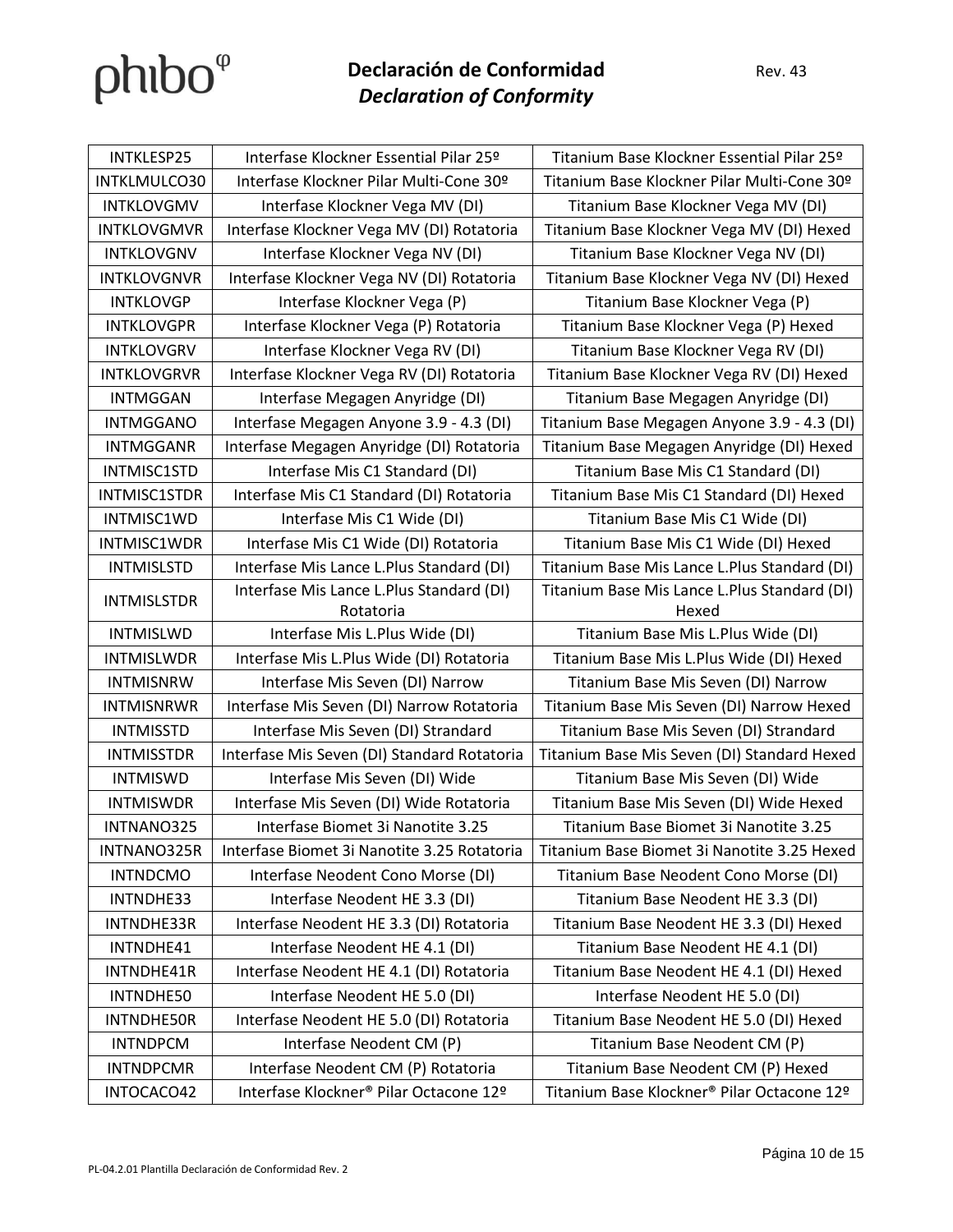| INTOCACO42R        | Interfase Klockner® Pilar Octacone 12º                   | Titanium Base Klockner® Pilar Octacone 12º               |
|--------------------|----------------------------------------------------------|----------------------------------------------------------|
|                    | Rotatoria                                                | Hexed                                                    |
| INTOSEO41          | Interfase Biomet 3i Oseotite XP 4.1                      | Titanium Base Biomet 3i Oseotite XP 4.1                  |
| INTOSEO41R         | Interfase Biomet 3i Oseotite XP 4.1                      | Titanium Base Biomet 3i Oseotite XP 4.1                  |
|                    | Rotatoria                                                | Hexed                                                    |
| INTOSEO50          | Interfase Biomet 3i Oseotite XP 5.0                      | Titanium Base Biomet 3i Oseotite XP 5.0                  |
| <b>INTOSEO50R</b>  | Interfase Biomet 3i Oseotite XP 5.0<br>Rotatoria         | Titanium Base Biomet 3i Oseotite XP 5.0<br>Hexed         |
| <b>INTOSEOTXAQ</b> | Interfase Astratech Osseospeed TX (DI)<br>Aqua           | Titanium Base Astratech Osseospeed TX (DI)<br>Aqua       |
| <b>INTOSEOTXLI</b> | Interfase Astratech Osseospeed TX (DI) Lilac             | Titanium Base Astratech Osseospeed TX (DI)<br>Lilac      |
| <b>INTOSEOTXYE</b> | Interfase Astratech Osseospeed TX (DI)<br>Yellow         | Titanium Base Astratech Osseospeed TX (DI)<br>Yellow     |
| <b>INTRPLNP</b>    | Interfase Nobel Replace (DI) NP                          | Titanium Base Nobel Replace (DI) NP                      |
| <b>INTRPLNPR</b>   | Interfase Nobel Replace (DI) NP rotatoria                | Titanium Base Nobel Replace (DI) NP hexed                |
| <b>INTRPLRP</b>    | Interfase Nobel Replace (DI) RP                          | Titanium Base Nobel Replace (DI) RP                      |
| <b>INTRPLRPR</b>   | Interfase Nobel Replace (DI) RP rotatoria                | Titanium Base Nobel Replace (DI) RP hexed                |
| <b>INTRPLWP</b>    | Interfase Nobel Replace (DI) WP                          | Titanium Base Nobel Replace (DI) WP                      |
| <b>INTRPLWPR</b>   | Interfase Nobel Replace (DI) WP rotatoria                | Titanium Base Nobel Replace (DI) WP hexed                |
| INTSK242           | Interfase Klockner <sup>®</sup> SK2 4.2                  | Titanium Base Klockner® SK2 4.2                          |
| INTSK242R          | Interfase Klockner® SK2 4.2 Rotatoria                    | Titanium Base Klockner® SK2 4.2 Hexed                    |
| <b>INTSTDRN</b>    | Interfase Straumann Standard RN                          | Titanium Base Straumann Standard RN                      |
| <b>INTSTDRNR</b>   | Interfase Straumann Standard RN Rotatoria                | Titanium Base Straumann Standard RN Hexed                |
| <b>INTSTDWN</b>    | Interfase Straumann Standard WN                          | Titanium Base Straumann Standard WN                      |
| <b>INTSTDWNR</b>   | Interfase Straumann Standard WN Rotatoria                | Titanium Base Straumann Standard WN<br>Hexed             |
| INTXIVE34          | Interfase Denstsply-Friadent XiVE (DI) 3.40              | Titanium Base Denstsply-Friadent XiVE (DI)<br>3.40       |
| <b>INTXIVE34R</b>  | Interfase Denstsply-Friadent XiVE (DI) 3.40<br>Rotatoria | Titanium Base Denstsply-Friadent XiVE (DI)<br>3.40 Hexed |
| INTXIVE38          | Interfase Denstsply-Friadent XiVE (DI) 3.80              | Titanium Base Denstsply-Friadent XiVE (DI)<br>3.80       |
| <b>INTXIVE38R</b>  | Interfase Denstsply-Friadent XiVE (DI) 3.80<br>Rotatoria | Titanium Base Denstsply-Friadent XiVE (DI)<br>3.80 Hexed |
| INTXIVE45          | Interfase Denstsply-Friadent XiVE (DI) 4.50              | Titanium Base Denstsply-Friadent XiVE (DI)<br>4.50       |
| <b>INTXIVE45R</b>  | Interfase Denstsply-Friadent XiVE (DI) 4.50<br>Rotatoria | Titanium Base Denstsply-Friadent XiVE (DI)<br>4.50 Hexed |
| <b>INTXIVE55</b>   | Interfase Denstsply-Friadent XiVE (DI) 5.50              | Titanium Base Denstsply-Friadent XiVE (DI)<br>5.50       |
| <b>INTZDPCR</b>    | Interfase ZIMMER DENTAL PILAR CONICO<br>(P) Rotatoria    | Titanium Base ZIMMER DENTAL PILAR<br>CONICO (P) Hexed    |
| INTZDSV35          | Interfase Zimmer Screw Vent 3.5                          | Titanium Base Zimmer Screw Vent 3.5                      |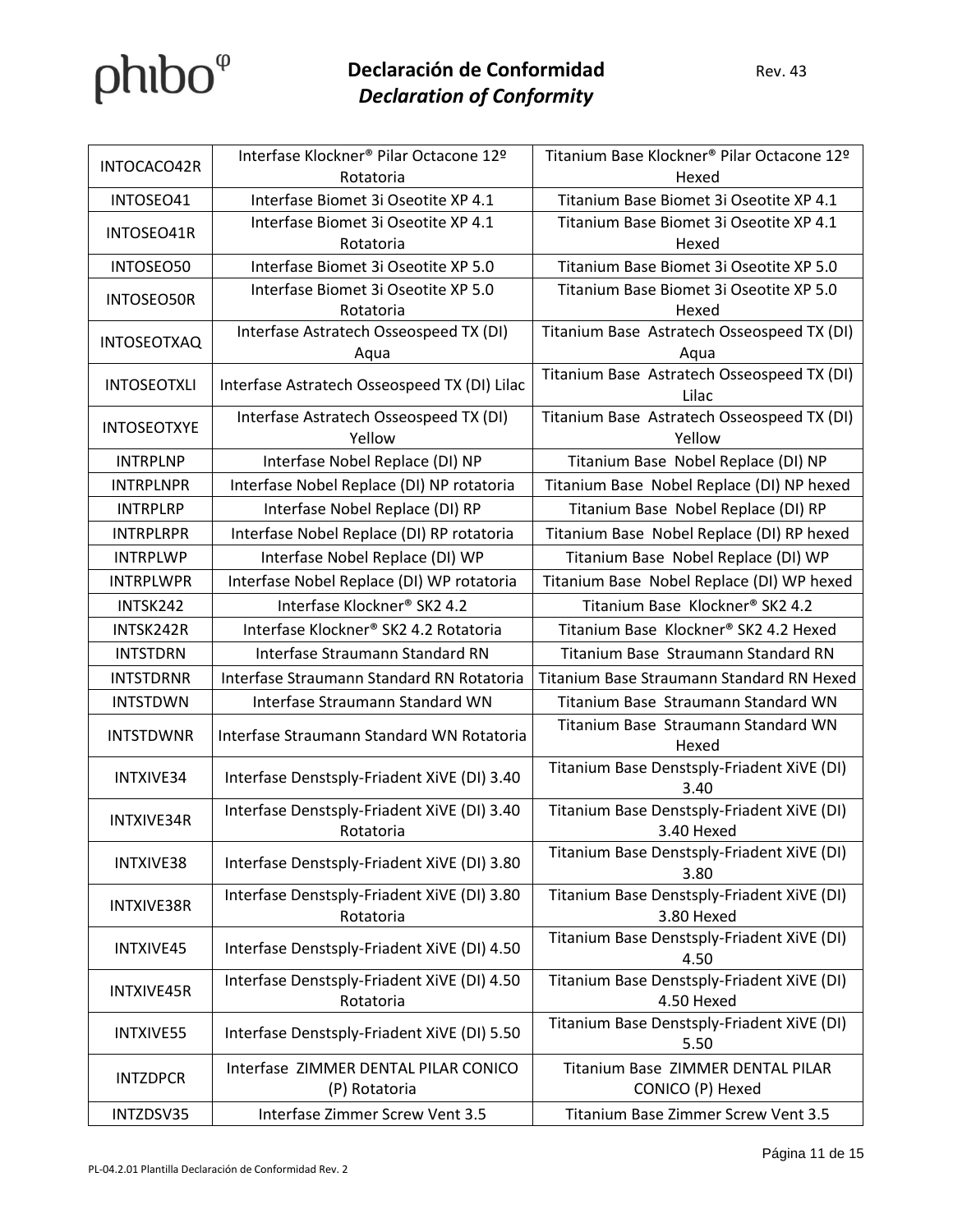| INTZDSV35R          | Interfase Zimmer Screw Vent 3.5 Rotatoria                                | Titanium Base Zimmer Screw Vent 3.5 Hexed                      |
|---------------------|--------------------------------------------------------------------------|----------------------------------------------------------------|
| INTZDSV45           | Interfase Zimmer Screw Vent 4.5                                          | Titanium Base Zimmer Screw Vent 4.5                            |
| INTZDSV45R          | Interfase Zimmer Screw Vent 4.5 Rotatoria                                | Titanium Base Zimmer Screw Vent 4.5 Hexed                      |
| INTZDSV56           | Interfase Zimmer Screw Vent 5.6                                          | Titanium Base Zimmer Screw Vent 5.6                            |
| INTZDSV56R          | Interfase Zimmer Screw Vent 5.6 Rotatoria                                | Interfase Zimmer Screw Vent 5.6 Rotatoria                      |
| <b>INTZIAOINRP</b>  | Interfase Ziacom OIN RP (DI)                                             | Titanium Base Ziacom OIN RP (DI)                               |
| <b>INTZIAOINRPR</b> | Interfase Ziacom OIN RP (DI) Rotatoria                                   | Titanium Base Ziacom OIN RP (DI) Hexed                         |
| <b>INTZIAOINWP</b>  | Interfase Ziacom OIN WP (DI)                                             | Titanium Base Ziacom OIN WP (DI)                               |
| <b>INTZIAOINWPR</b> | Interfase Ziacom OIN WP (DI) Rotatoria                                   | Titanium Base Ziacom OIN WP (DI) Hexed                         |
| KLES42              | Tornillo para Klocner <sup>®</sup> ES                                    | Screw for Klocner® ES                                          |
| KLMC30              | Tornillo para Klockner Pilar Multi-Cone 30º                              | Screw for Klockner Pilar Multi-Cone 30º                        |
| KLSK42              | Tornillo para Klocner <sup>®</sup> SK2                                   | Screw for Klocner <sup>®</sup> SK2                             |
| <b>KLVGMV</b>       | Tornillo para Klockner <sup>®</sup> Vega <sup>®</sup> MV                 | Screw for Klockner® Vega® MV                                   |
| <b>KLVGP</b>        | Tornillo para Klockner <sup>®</sup> Vega <sup>®</sup> Pilar<br>Permanent | Screw for Klockner® Vega® Pilar Permanent                      |
| <b>KLVGRV</b>       | Tornillo para Klockner <sup>®</sup> Vega <sup>®</sup> RV                 | Screw for Klockner <sup>®</sup> Vega <sup>®</sup> RV           |
| <b>MCSTD</b>        | Tornillo para MIS® C1                                                    | Screw for MIS® C1                                              |
| MDTR38              | Tornillo para Microdent <sup>®</sup> Sist. Trylogic<br>3.8 <sub>mm</sub> | Screw for Microdent <sup>®</sup> Sist. Trylogic 3.8mm          |
| MDTR43              | Tornillo para Microdent <sup>®</sup> Sist. Trylogic<br>4.3 <sub>mm</sub> | Screw for Microdent <sup>®</sup> Sist. Trylogic 4.3mm          |
| MDTR51              | Tornillo para Microdent <sup>®</sup> Sist. Trylogic<br>5.1mm             | Screw for Microdent® Sist. Trylogic 5.1mm                      |
| MDTR56              | Tornillo para Microdent <sup>®</sup> Sist. Trylogic<br>5.6mm             | Screw for Microdent® Sist. Trylogic 5.6mm                      |
| <b>MGGAN</b>        | Tornillo para Megagen <sup>®</sup> Anyridge                              | Screw for Megagen® Anyridge                                    |
| <b>MGGAO</b>        | Tornillo para Megagen® Anyone                                            | Screw for Megagen® Anyone                                      |
| MGIN41              | Tornillo para Mozo Grau® Inhex 4.1mm                                     | Screw for Mozo Grau® Inhex 4.1mm                               |
| MGOS41              | Tornillo para Mozo Grau Osseous <sup>®</sup>                             | Screw for Mozo Grau Osseous®                                   |
| MLK35               | Tornillo para Biolok <sup>®</sup> Microlok                               | Screw for Biolok® Microlok                                     |
| <b>MLSW</b>         | Tornillo para MIS <sup>®</sup> Lance                                     | Screw for MIS® Lance                                           |
| <b>MSNR</b>         | Tornillo para MIS® Seven Narrow                                          | Screw for MIS® Seven Narrow                                    |
| <b>MSSW</b>         | Tornillo para MIS® Seven Standard&Wide                                   | Screw for MIS® Seven Standard&Wide                             |
| <b>MSY40</b>        | Tornillo para Microdent <sup>®</sup>                                     | Screw for Microdent <sup>®</sup>                               |
| <b>NANO325</b>      | Tornillo para Nanotite <sup>®</sup> 325                                  | Screw for Nanotite® 325                                        |
| NANO325NEW          | Tornillo para Nano Tite® 325 - conexión<br>Biomet 3i®                    | Screw for Nano Tite® 325 - conexión Biomet<br>$3i^{\circledR}$ |
| <b>NDCM</b>         | Tornillo para Neodent <sup>®</sup> Cono Morse                            | Screw for Neodent <sup>®</sup> Cono Morse                      |
| <b>NDGM</b>         | Tornillo para Neodent <sup>®</sup> GM                                    | Screw for Neodent <sup>®</sup> GM                              |
| NDHE33              | Tornillo para Neodent <sup>®</sup> HE 3.3                                | Screw for Neodent <sup>®</sup> HE 3.3                          |
| NDHE41              | Tornillo para Neodent <sup>®</sup> HE 4.1                                | Screw for Neodent® HE 4.1                                      |
| NDHE50              | Tornillo para Neodent <sup>®</sup> HE 5.0                                | Screw for Neodent <sup>®</sup> HE 5.0                          |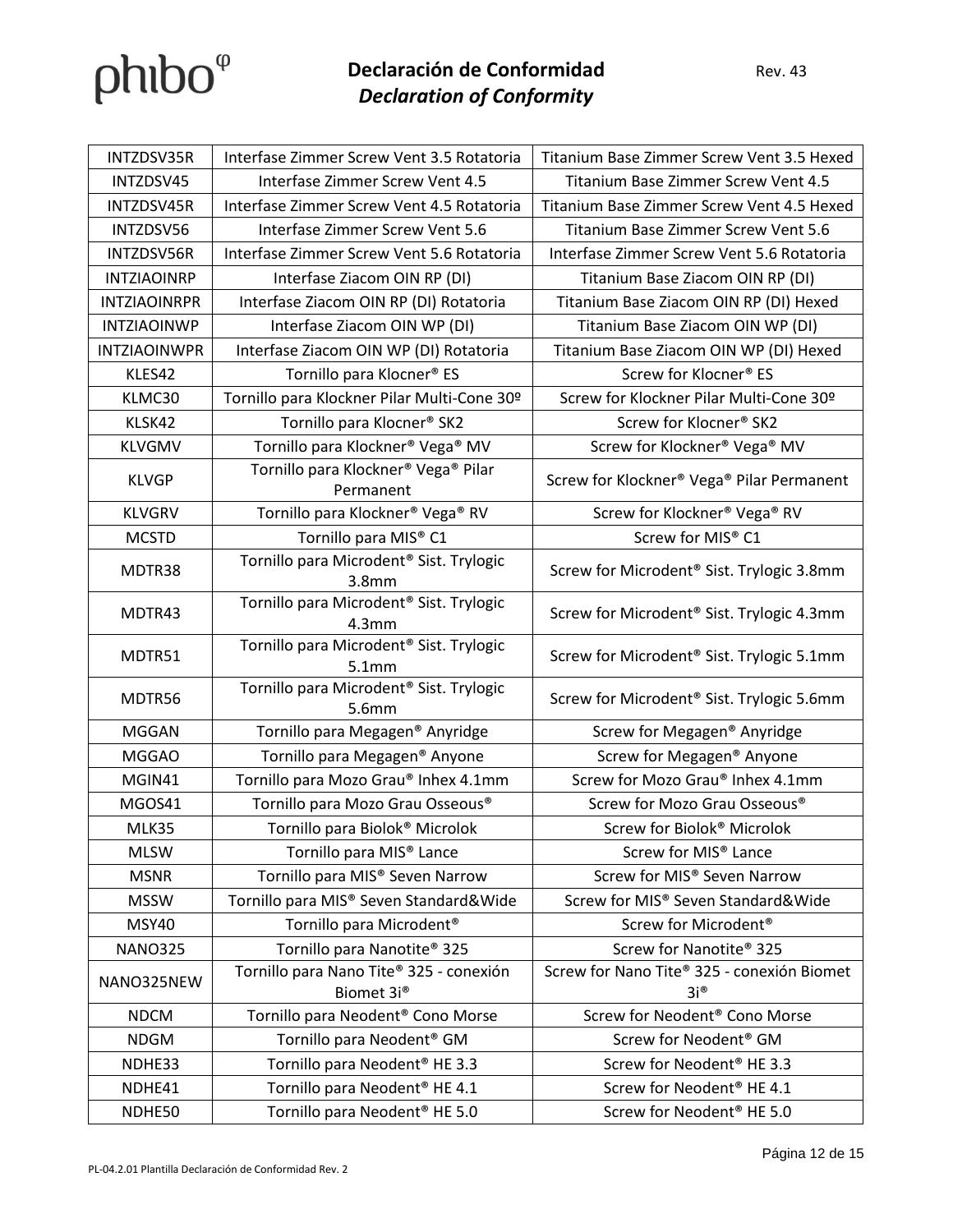| <b>NDPC</b>     | Tornillo para Neodent <sup>®</sup> PC                                                                   | Screw for Neodent <sup>®</sup> PC                                          |
|-----------------|---------------------------------------------------------------------------------------------------------|----------------------------------------------------------------------------|
| <b>NDPCM</b>    | Tornillo para Neodent <sup>®</sup> CM (P)                                                               | Screw for Neodent® CM (P)                                                  |
| <b>NDPTE</b>    | Tornillo para Neodent <sup>®</sup> Transepitelial                                                       | Screw for Neodent <sup>®</sup> Transepitelial                              |
| <b>OSTP</b>     | Tornillo para Osteoplus <sup>®</sup>                                                                    | Screw for Osteoplus <sup>®</sup>                                           |
| <b>POCTORN</b>  | Tornillo para Synocta® RN-WN                                                                            | Screw for Synocta® RN-WN                                                   |
| PTD030TS        | Tornillo para Straumann® Standard-RN/WN                                                                 | Screw for Straumann® Standard-RN/WN                                        |
| PTD097TS        | Tornillo para Phibo® Aurea-NP                                                                           | Screw for Phibo <sup>®</sup> Aurea-NP                                      |
| PTD098TS        | Tornillo para Phibo® Aurea-RP/WP                                                                        | Screw for Phibo® Aurea-RP/WP                                               |
| PTD100TS        | Tornillo para Phibo <sup>®</sup> TSA/-S3                                                                | Screw for Phibo® TSA/-S3                                                   |
| PTD101TS        | Tornillo para Phibo® TSA/-S4/S5                                                                         | Screw for Phibo® TSA/-S4/S5                                                |
| PTD105TS        | Tornillo para Bone Level <sup>®</sup> NC/RC                                                             | Screw for Bone Level <sup>®</sup> NC/RC                                    |
| PUNIHI41        | Tornillo para Avinent <sup>®</sup> HI 4.1 Uniblock                                                      | Screw for Avinent <sup>®</sup> HI 4.1 Uniblock                             |
| <b>RPLNP</b>    | Tornillo para Replace® NP                                                                               | Screw for Replace® NP                                                      |
| <b>RPLNPNEW</b> | Tornillo para NobelReplace® NP - conexión<br>Nobel Biocare <sup>®</sup>                                 | Screw for NobelReplace® NP - connection<br>Nobel Biocare®                  |
| <b>RPLRP</b>    | Tornillo para Replace® RP-WP                                                                            | Screw for Replace® RP-WP                                                   |
| <b>RPLRPNEW</b> | Tornillo para NobelReplace® RP-WP -<br>conexión Nobel Biocare®                                          | Screw for NobelReplace® RP-WP - connection<br>Nobel Biocare®               |
| <b>SMAB330</b>  | Tornillo para SM Premium/Kohno® Abut.<br>330/380                                                        | Screw for SM Premium/Kohno® Abut.<br>330/380                               |
| SMAB330NEW      | Tornillo para SM Premium Kohno®<br>Abut.330/380 - conexión Sweden &<br>Martina <sup>®</sup>             | Screw forSM Premium Kohno® Abut.330/380<br>- connection Sweden & Martina®  |
| SMAB425         | Tornillo para SM Premium/Kohno® Abut.<br>425/500                                                        | Screw for SM Premium/Kohno® Abut.<br>425/500                               |
| SMAB425NEW      | Tornillo para SM Premium Kohno <sup>®</sup><br>Abut.425/500 - conexión Sweden &<br>Martina <sup>®</sup> | Screw for SM Premium Kohno® Abut.425/500<br>- connection Sweden & Martina® |
| SMPAD           | Tornillo para SM PAD <sup>®</sup> 425/500                                                               | Screw for SM PAD® 425/500                                                  |
| SMPADNEW        | Tornillo para Sweden & Martina® PAD<br>425/500 - conexión Sweden & Martina®                             | Screw for Sweden & Martina® PAD 425/500 -<br>connection Sweden & Martina®  |
| SMPK330         | Tornillo para SM Premium/Kohno® 330/380                                                                 | Screw for SM Premium/Kohno® 330/380                                        |
| SMPK330NEW      | Tornillo para SM Premium Kohno® 330/380<br>- conexión Sweden & Martina®                                 | Screw for SM Premium Kohno® 330/380 -<br>connection Sweden & Martina®      |
| SMPK425         | Tornillo para SM Premium/Kohno® 425/500                                                                 | Screw for SM Premium/Kohno® 425/500                                        |
| SMPK425NEW      | Tornillo para SM Premium Kohno <sup>®</sup> 425/500<br>- conexión Sweden & Martina®                     | Screw for SM Premium Kohno® 425/500 -<br>connection Sweden & Martina®      |
| <b>STBLNC</b>   | Tornillo para Bone Level <sup>®</sup> NC/RC                                                             | Screw for Bone Level <sup>®</sup> NC/RC                                    |
| <b>STDRN</b>    | Tornillo para Straumann® Std RN-WN                                                                      | Screw for Straumann® Std RN-WN                                             |
| STDRN15         | Tornillo para Straumann® Std RN-WN 15º                                                                  | Screw for Straumann® Std RN-WN 15º                                         |
| <b>TBRC</b>     | Tornillo para TBR® Connect                                                                              | Screw for TBR® Connect                                                     |
| TORAXISM16      | Tornillo para Phibo Axis <sup>®</sup> conexión interna<br>M1,6                                          | Screw for Phibo Axis <sup>®</sup> internal connection<br>M1,6              |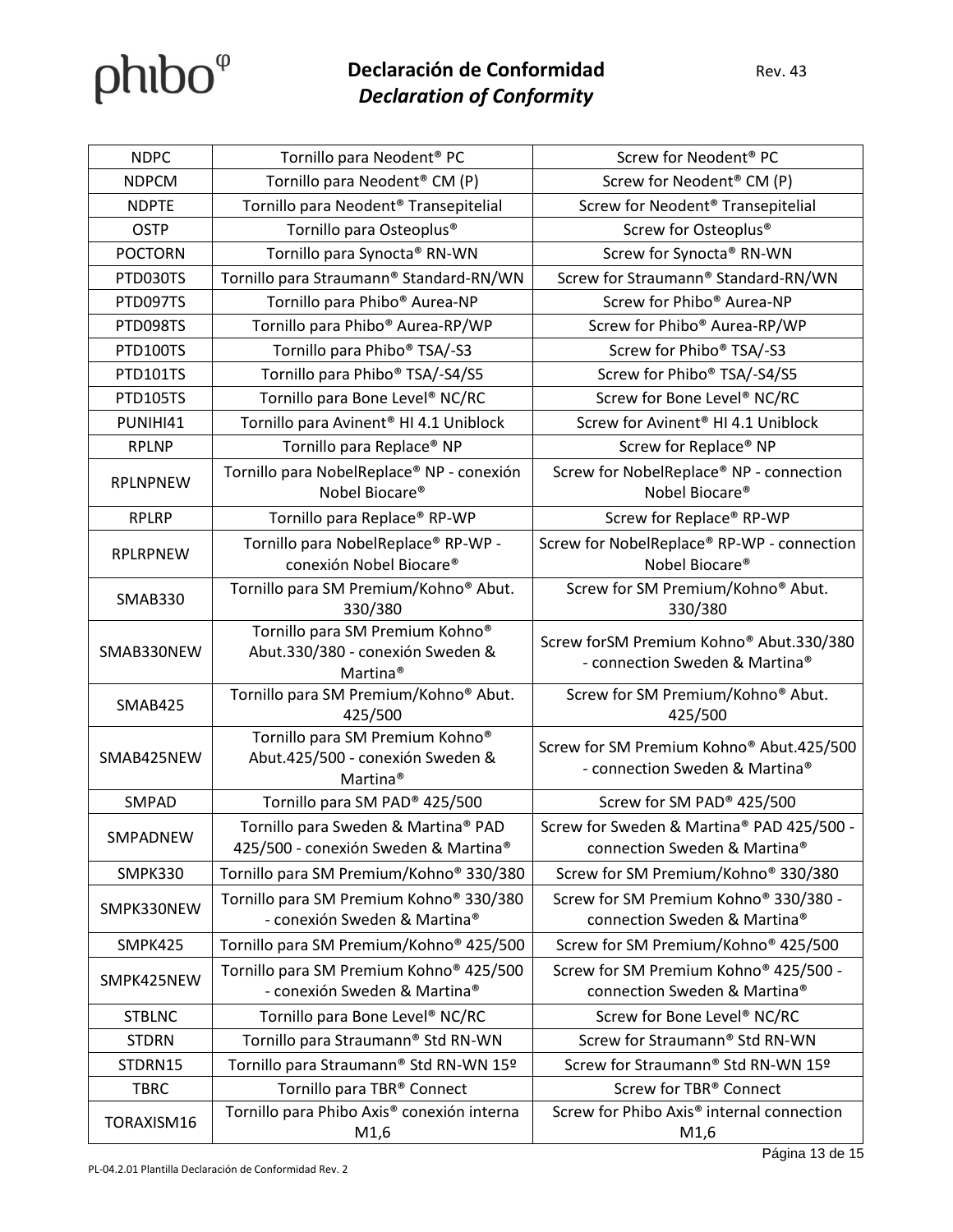| TORAXISM16C                            | Tornillo para Phibo Axis <sup>®</sup> conexión interna               | Screw for Phibo Axis <sup>®</sup> internal connection          |
|----------------------------------------|----------------------------------------------------------------------|----------------------------------------------------------------|
|                                        | M1,6C                                                                | M1,6C                                                          |
| TORAXISM18                             | Tornillo para Phibo Axis <sup>®</sup> conexión interna               | Screw for Phibo Axis® internal connection                      |
|                                        | M1,8                                                                 | M1,8                                                           |
| TORAXISM18C                            | Tornillo Definitivo Axis® M1.8 Corto                                 | Definitive screw for Axis® M1.8 Corto                          |
| TOREXPIM16<br>TOREXPIM18               | Tornillo para Phibo Axis <sup>®</sup> conexión externa               | Screw for Phibo Axis <sup>®</sup> external connection          |
|                                        | M1,6                                                                 | M1,6<br>Screw for Phibo Axis® external connection              |
|                                        | Tornillo para Phibo Axis® conexión externa<br>M1,8                   | M1,8                                                           |
| TOREXPIM18C                            | Tornillo para Phibo Axis <sup>®</sup> conexión externa               | Screw for Phibo Axis®external connection                       |
|                                        | M1,8C                                                                | M1,8C                                                          |
| TOREXPIM20                             | Tornillo para Phibo Axis® conexión externa                           | Screw for Phibo Axis® external connection                      |
|                                        | M2,0                                                                 | M2,0                                                           |
| TOREXPIM20C                            | Tornillo para Phibo Axis® conexión externa                           | Screw for Phibo Axis® external connection                      |
|                                        | M2,0C                                                                | M2,0C                                                          |
| TOREXPIM20L                            | Tornillo Definitivo Axis® Conexión Ext. M2.0                         | Definitive screw Axis® Ext. connection M2.0                    |
|                                        | Largo                                                                | Large                                                          |
| TOREXPIM20XL                           | Tornillo Definitivo Axis® Conexión Ext.M2.0                          | Definitive screw Axis® Ext. Connection M2.0                    |
|                                        | Extra-Largo                                                          | Extra-Large                                                    |
| TOREXPIM25                             | Tornillo para Phibo Axis <sup>®</sup> conexión externa               | Screw for Phibo Axis® external connection                      |
|                                        | M2,5                                                                 | M2,5                                                           |
| TOREXPIM25C                            | Tornillo para Phibo Axis <sup>®</sup> conexión externa               | Screw for Phibo Axis® external connection                      |
|                                        | M2,5 C                                                               | M2,5 C                                                         |
| TORINPIM16                             | Tornillo para Phibo Axis <sup>®</sup> conexión interna               | Screw for Phibo Axis® internal connection                      |
|                                        | M1,6                                                                 | M1,6<br>Screw for Phibo Axis® internal connection              |
| TORINPIM18                             | Tornillo para Phibo Axis <sup>®</sup> conexión interna<br>M1,8       | M1,8                                                           |
|                                        | Tornillo para Phibo Axis <sup>®</sup> conexión interna               | Screw for Phibo Axis®internal connection                       |
| TORINPIM18C                            | M1,8C                                                                | M1,8C                                                          |
|                                        | Tornillo para Phibo Axis <sup>®</sup> conexión interna               | Screw for Phibo Axis® internal connection                      |
| TORINPIM22                             | M2,2                                                                 | M2,2                                                           |
| TORPPIM14                              | Tornillo para Phibo Axis <sup>®</sup> conexión sobre                 | Screw for Phibo Axis <sup>®</sup> connection on pillar         |
|                                        | pilar M1,4                                                           | M1,4                                                           |
| TORPPIM16                              | Tornillo para Phibo Axis <sup>®</sup> conexión sobre                 | Screw for Phibo Axis <sup>®</sup> connection on pillar         |
|                                        | pilar M1,6                                                           | M1,6                                                           |
| TORPPIM18                              |                                                                      |                                                                |
|                                        | Tornillo para Phibo Axis <sup>®</sup> conexión sobre<br>pilar M1,8   | Screw for Phibo Axis <sup>®</sup> connection on pillar<br>M1,8 |
| TORPPIM20<br>TORPPIM20C<br>TORPPIM20XC |                                                                      |                                                                |
|                                        | Tornillo para Phibo Axis <sup>®</sup> conexión sobre                 | Screw for Phibo Axis <sup>®</sup> conexión sobre pilar         |
|                                        | pilar M2,0                                                           | M2,0                                                           |
|                                        | Tornillo para Phibo Axis <sup>®</sup> conexión sobre                 | Screw for Phibo Axis <sup>®</sup> connection on pillar         |
|                                        | pilar M2,0C                                                          | M2,0C                                                          |
|                                        | Tornillo para Phibo Axis <sup>®</sup> conexión sobre<br>pilar M2.0XC | Screw for Phibo Axis® connection on pillar<br>M2.0XC           |
| TORPPIM22                              |                                                                      |                                                                |
|                                        | Tornillo para Phibo Axis <sup>®</sup> conexión sobre<br>pilar M2,2   | Screw for Phibo Axis <sup>®</sup> connection on pillar         |
|                                        |                                                                      | M2,2                                                           |

Página 14 de 15